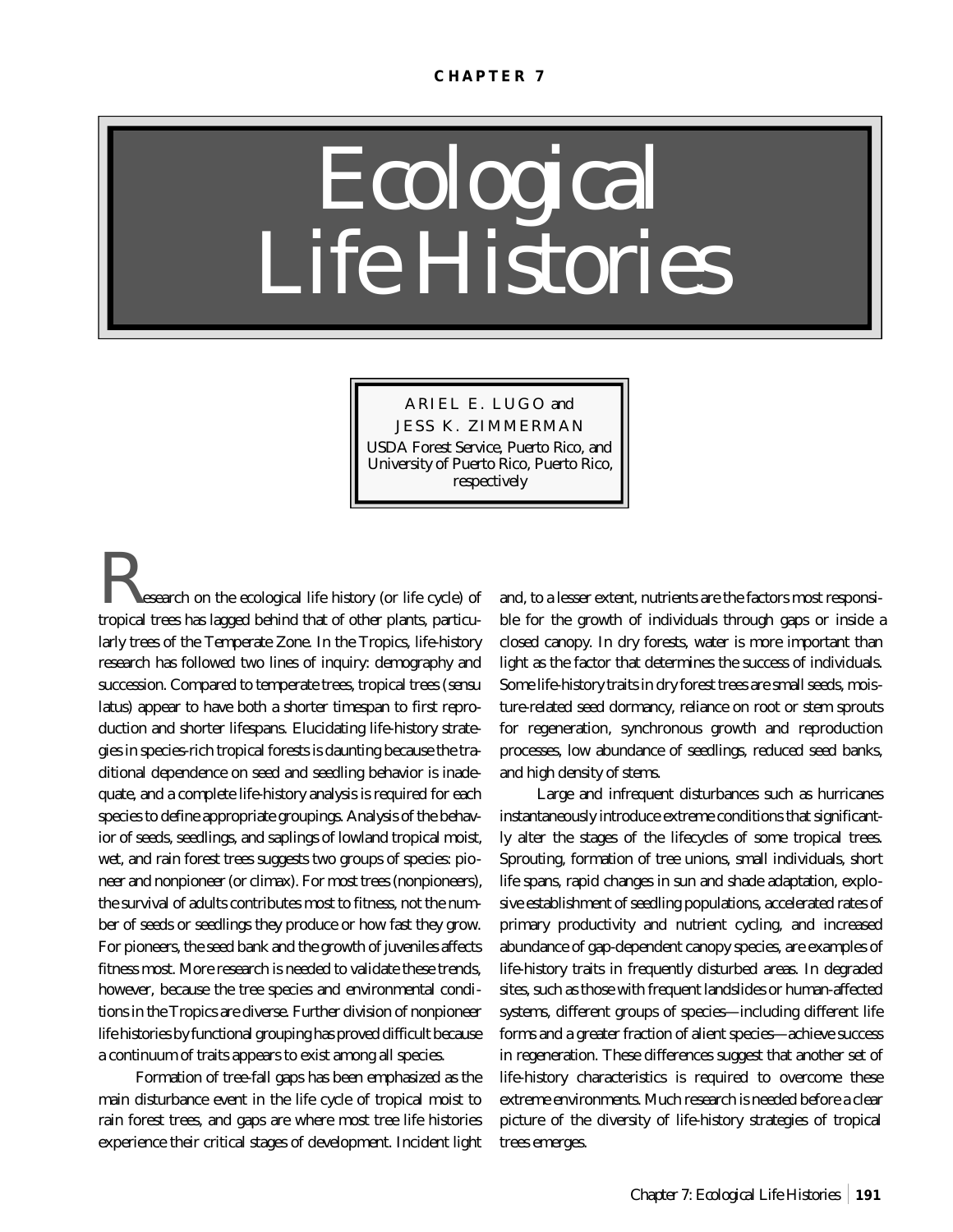## **INTRODUCTION**

Most plant communities are successional and each species is doomed to local extinction; the two strategies of "escape to somewhere else" or "wait until the right habitat reappears" are alternative ways of meeting the deterioration of the local habitat (Harper 1977).

Harper's words articulate the options available to most plants, including trees in tropical forests. The challenge for scientists is to determine which plants follow which strategy, describe variations of plant response to changing conditions, and examine life-history phenomena in search of patterns of response that can be used to categorize species and improve the capacity to manage tropical forests. Unfortunately, ecological understanding of tropical forests is poor, in part because they are so complex. The complexity of tropical forests comes from the high concentration of tree species per unit area and the wide diversity of ecological conditions that characterize tropical latitudes. On average, tropical trees face more diverse biotic competition and a more varied climate than do temperate and boreal trees. How to address the ecological life histories (or life cycles) of so many tree species growing under so many climatic and edaphic conditions challenges tropical forest ecologists and foresters.

Quantitative analysis of the ecological life history of plants was formalized by Pelton (1953). Before this synthesis, the focus on plants from a population or demographic point of view lagged behind the study of animal populations or that of plant communities (Harper 1967, Hubbell and Werner 1979, McCormick 1995). Moreover, the study of life histories of tropical trees has lagged behind that of temperate trees. In Harper's (1977) 892-page review, fewer than 30 pages contain any reference to tropical tree species, and most of the information is about seed dispersal and predation. Since 1977, many studies have focused on tree regeneration in canopy gaps of tropical-lowland moist and wet forests, but few studies have addressed complete life histories of trees in tropical forests as a whole and dry forests in particular (Alvarez-Buylla and others 1996; Clark and Clark 1992; Garwood 1989; Gómez-Pompa and Vázquez-Yanes 1974; McCormick 1995; Putz and Brokaw 1989; Swaine and Lieberman 1987; Whitmore 1984a, 1984b; Zimmerman and others 1994).

Swaine and others (1987b) observed that most tropical studies do not last long enough to account for the longevity of trees. In Puerto Rico, with some of the longest tree-growth plots in the Neotropics, records now exist covering almost 60

years—the recurrence interval of catastrophic hurricanes (Lugo and others 2000). The situation is compounded by the difficulty in aging tropical trees (Bormann and Berlyn 1981). Wyattt-Smith (1987) regretted the shortage of information on the dynamics of tropical tree populations and added that many long-term tropical studies focused on trees >10 cm d.b.h. Regeneration and establishment through the seedling and sapling phases as well as to flowering and fruiting phases received less attention. He emphasized that understanding the dynamics of large trees of any species requires study of the regeneration and establishment phases. This need exists even though characterizing ecological life histories of tropical trees has usually focused on the short-term responses of seeds and seedlings (e.g., Swaine and Whitmore 1988).

Our review of the literature uncovered two complementary lines of life-history research in tropical forests. One approach is demographic, with a strict focus on individual species (Alvarez-Buylla and others 1996, Hubbell and Foster 1990, McCormick 1995, Silvertown and others 1993). This research can either be comprehensive, based on a population; or fragmented, focused on one or several aspects of the life cycle of a single tree. A second line of research is successional; it focuses on community function and aims to understand the role of tree populations in succession (Bazzaz and Pickett 1980, Clark and Clark 1992, Ewel 1980, Gómez-Pompa and Vázquez-Yanes 1974, Richards 1964). Although demographic techniques are used, this research selects groupings of species with the objective of cataloging functional groups according to their role in succession. In our review, we first place ecological life-history research on tropical trees in context with life-history studies in other plant groups, and then present life-history information according to various lines of research. We end with a review of ecological life- history research in forests that are subjected to large and infrequent disturbances, water limitation, and other ecological stressors. Our objective is to present the paradigms of ecological life-history research for tropical trees and, where possible, propose improvements to these paradigms based on experience in the Caribbean. Throughout the review, we highlight research needs to support improved life-history models for tropical trees.

## **PARAMETERS OF THIS REVIEW**

## **CAVEATS AND DEFINITIONS**

The literature tends to generalize about the Tropics, particularly through comparisons with temperate conditions (Lugo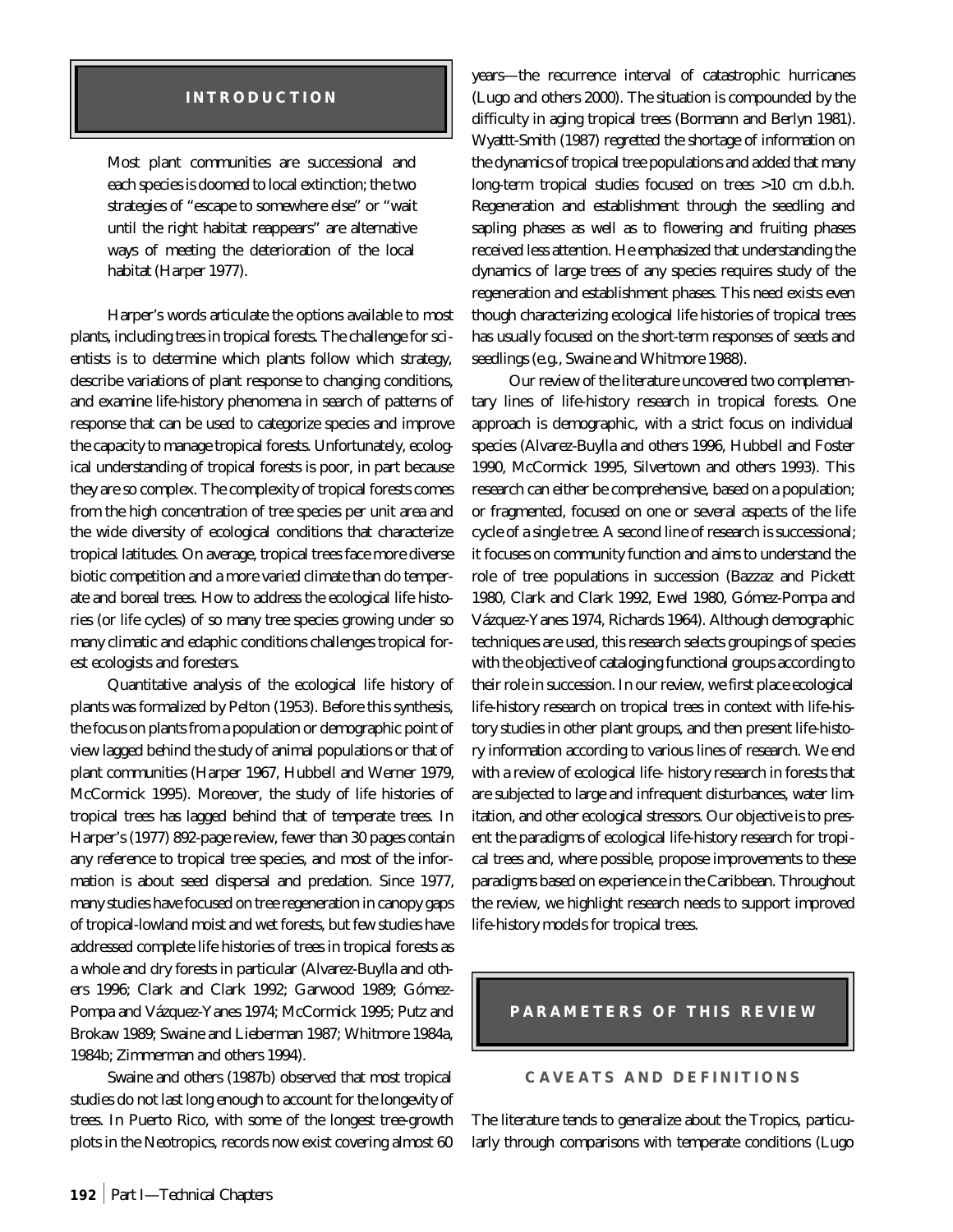and Brown 1991). Generalizations are useful, but they can lead to pitfalls and myths for two reasons. First, consistency is lacking in the use of such terminology as tropical, tropical forests, rain forests, primary forests, and secondary forests (cf. Brown and Lugo 1990, Lugo and Brown 1991). Readers cannot be sure what environmental conditions or forest states are being referred to without precise definitions. Second, the high richness of species and diversity of life forms that typify the Tropics assure that exceptions to most generalizations will be found. In this review, we retain the terminology on forest types used in the original articles when referring to their findings, and we use those of Holdridge (1967) when expressing our views.

The term "large and infrequent disturbance" is used here *sensu* Romme and others (1998):

large and infrequent disturbances are defined as those whose intensity exceeds the intensity at which a threshold occurs in the response curve [of ecosystem parameters], and that are statistically infrequent.

Examples are hurricanes above certain intensity scales, large floods, large and intense fires, landslides that exceed certain volume thresholds, and extreme droughts.

> **METHODS FOR STUDYING ECOLOGICAL LIFE HISTORIES**

A life history is defined as the combined changes in expectations for further life and reproduction in an organism as it ages or grows. Life histories are assumed to evolve in response to the organism's environment; life-history tactics are the individual traits of the life history that are selected for or against. The way in which selection and life-history tactics evolve depends on species-specific tradeoffs among tactics (i.e., reproduction vs. survival). How life cycles evolve was shown by Lewontin (1965) using a simple graphical model which was incorporated in Harper's (1977) idealized life cycle of a higher plant (shaded portion of fig. 1). Harper's life cycle diagram showed the reproductive periods of the life cycle that are critical to the demographic success of plants: time of first reproduction, capacity to change the time of onset of the fecundity period, time of peak fecundity, capacity to change the peak period of fecundity, time when fecundity ceases, capacity to change the time when fecundity ceases, and total number of offspring produced.

The fecundity period begins at the age of first reproduction and continues until reproduction ceases because of senescence or death. Age of first reproduction is the most critical aspect of a life history because population growth is a com-



**Fig. 1.** Idealized life cycle of a higher plant. The shaded portion represents the pattern of production and total amount of seeds produced. From Harper (1977).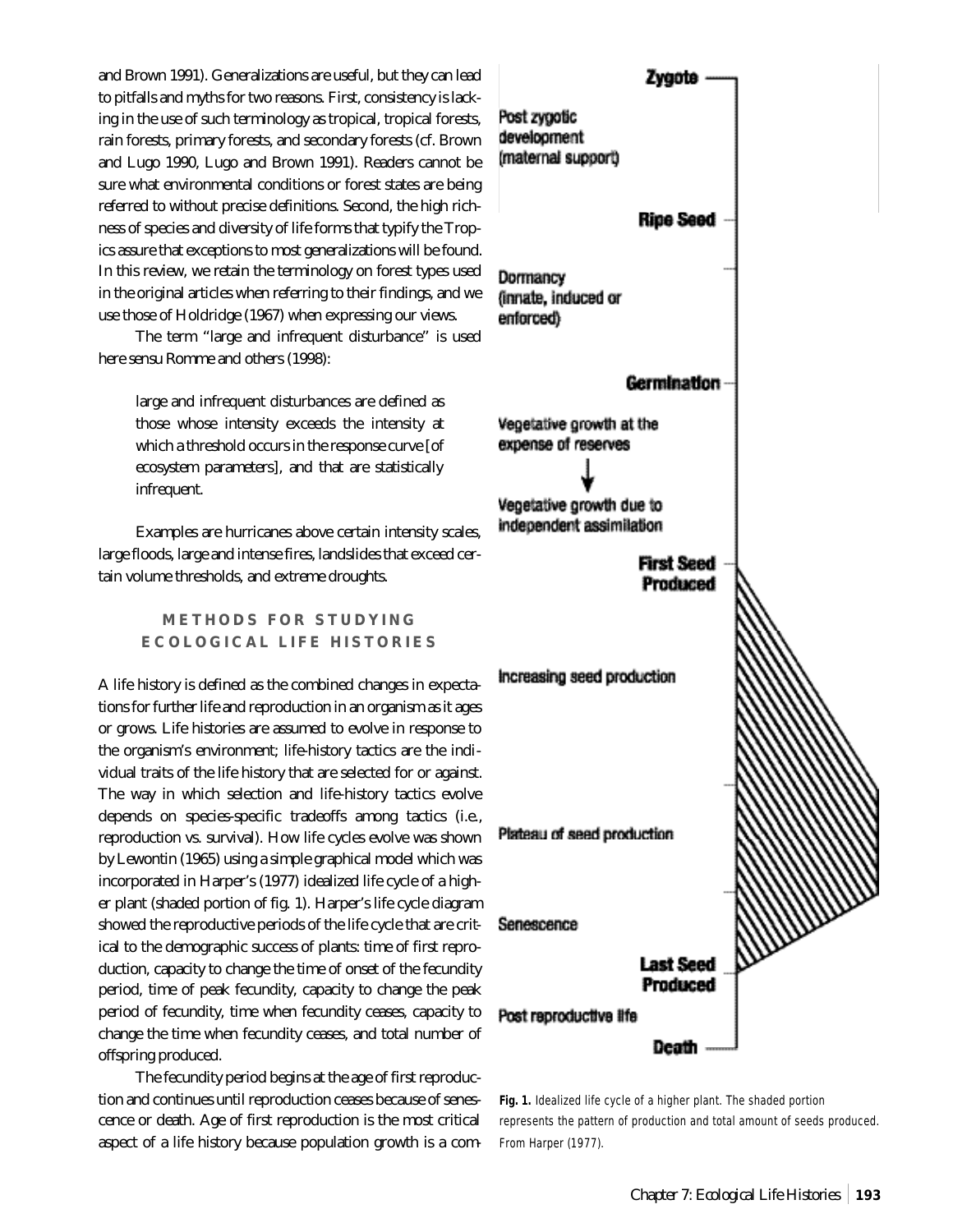pounded variable: the earlier organisms reproduce, the earlier a new generation will be positioned to reproduce themselves and add more individuals to the population. Trees reproduce late relative to other plants as a tradeoff with early growth (Stearns 1992). Reproduction is impossible or difficult until a minimum size is achieved; thus, early growth allows trees to reach the canopy where reproduction is maximized.

A life history can be best analyzed as a life table, a square matrix providing the age- (or size-) specific probabilities of death and amount of reproduction in each age (or size) class. Age-based matrices are termed Leslie matrices (Leslie 1948) in which the only nonzero entries are on the first row (fecundities) and along the diagonal (survivorship). Nonzero entries reflect impossible transitions such as going from age 7 to 9 in a single time step. Stage-based (population transition) matrices are called Lefkovitch matrices (Lefkovitch 1965) in which any element of the matrix may be nonzero because any class could contribute to any other class in the next time interval.

A life cycle graph (fig. 2a) includes all relevant demographic data for a tree, which is readily translated into a population transition matrix (fig. 2b). The transition matrix provides quantitative data on a yearly time step for transition probabilities from one stage to another (Caswell 1989). For tropical trees, a stage-based or Lefkovitch matrix rather than an age-based matrix is most appropriate because tropical trees are difficult to age and, more importantly, except in senescent trees, the size of a tree rather than its age best determines its future behavior.

Columns in the transition matrix indicate, for each stage, the combined probability of surviving and of growing, of declining in size, or of remaining in the same stage by the next time step (usually a year). Seed production (F = fecundity) is depicted in the top row (number of seed produced by the average small or large adult tree). The probability of remaining a seed in the seed bank, a seedling, a sapling, and so on, is provided by the diagonal (L). The chances of surviving and growing to the next stage are below the diagonal (G), and the chances of declining in size because of catastrophe (D) appear above the diagonal. Each row looks backward, defining each stage in terms of the fecundity, survival, and growth of the contributing stages during the previous year. The matrix has great flexibility in terms of the type of life-history information available. For example, clonal growth would be indicated by arrows from any of the adult classes to the juvenile class and would appear in the transition matrix above the diagonal position (combined with D). With a seed pool, or if a seed pool does not exist in the population for more than a year, then the seed stage should be omitted (Caswell 1989, Silvertown and others 1993); reproduction is then described as the average seedling production by each adult stage. This proce-



**Fig. 2a.** A five stage (seed to large adult) model of a life cycle of a tree showing critical demographic processes (a). Survival is L, growth is G, size reduction due to catastrophe is D, and fecundity by seed production is F.



**Fig. 2b.** The same diagram in matrix form (b) suitable for analysis by the power method of Caswell (1989). From Hubbell and Werner (1979).

dure is used in cases when the time step of the transition matrix is a year.

In mathematical terms, the transition or projection matrix **A** provides the average contributions of an individual in a particular stage (*j*) to another stage (*i*) in a predefined time interval. Each element is termed a*ij*; these values are whole numbers in terms of fecundity, and range from 0 to 1 in the remainder of the matrix. A variety of population measures can be derived from **A** (Caswell 1989). The most important of these is lambda (l), the population growth rate or the change in the number of individuals at each stage over time (assuming the relative number of individuals at each stage is the same over time). The value l is important because it also provides a definition of fitness in evolutionary studies–the expected number of offspring to be produced by an organism with a particular set of traits in a particular environment. One set of indices that are frequently derived from **A** are the elasticities. Elasticity (e*ij*) is a measure of the proportional sensitivity of l to small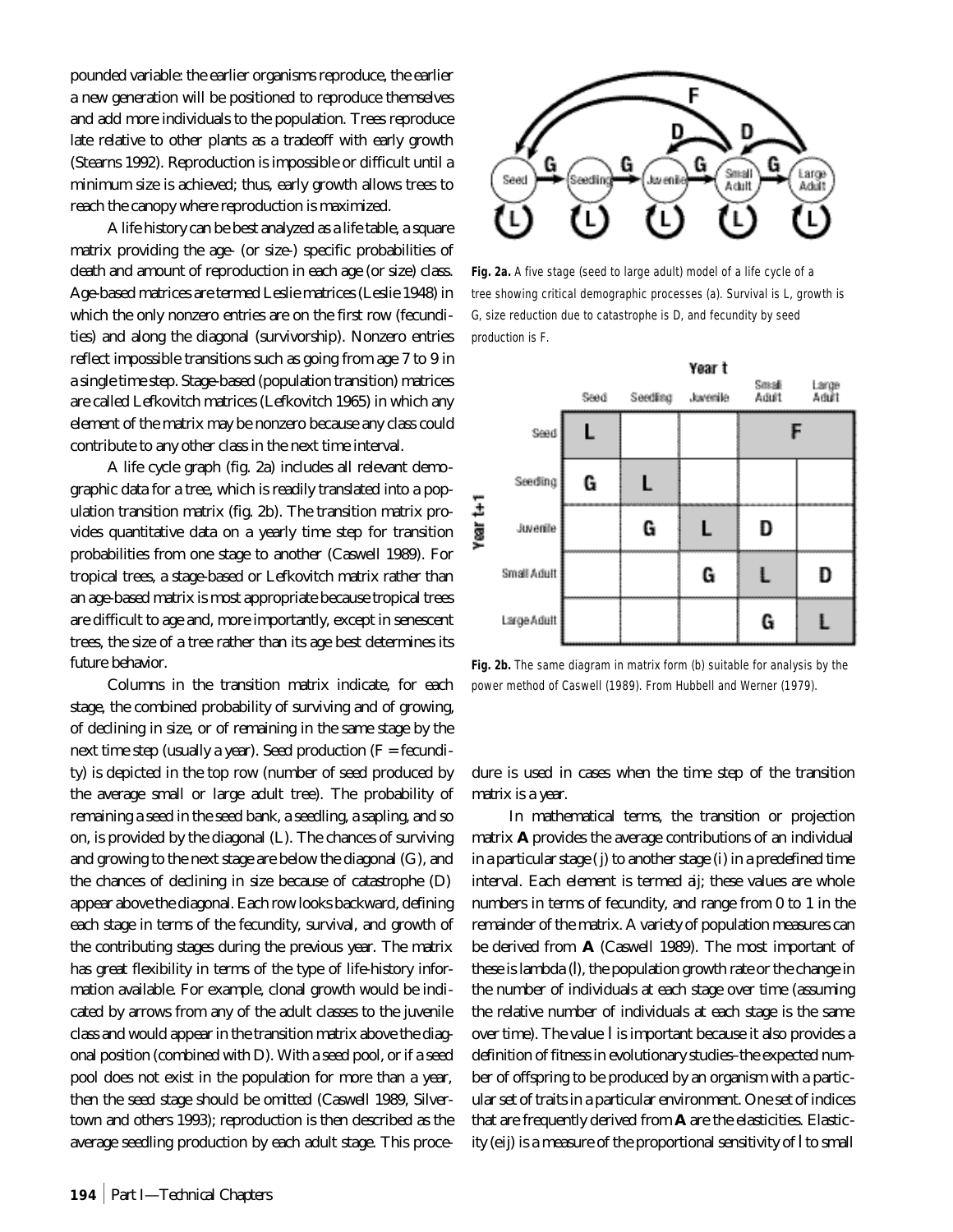changes in the a*ij*'s, and it thus provides a clear measure of the relative importance of different life stages to the organism's fitness. Because of bottlenecks between life stages, a 10-percent increase in seedling survivorship will not have the same effect as a 10-percent increase in adult survivorship or a 10 percent increase in fecundity.

# **SEED LONGEVITY IN TROPICAL FORESTS**

To show how recent research is modifying early pantropical generalizations, we use information on seed longevity. The accepted generalization is that tropical tree seeds have short spans of viability (Harper 1977, Mabberley 1983, Ng 1983). Many species conform to the accepted generality, particularly in true rain forests, but many seeds do not have short spans of viability and others have some kind of dormancy (Gómez-Pompa and others 1976, Smith 1970, Whitmore 1984b). Ng (1980) found an exponential decline in the relation between number of species and time required for germination in Malaysian rain forests, with 50 percent of 335 species completing their germination in 6 weeks. About 15 percent of the species exceeded 20 weeks before they began germination.

Vázquez-Yanes and Orozco-Segovia (1993) found that seed crop, seasonality of production, and number of seeds per fruit vary greatly, due to the enormous diversity of plant taxa and life forms in tropical rain forests. They also observed that the seeds are remarkably diverse in size, shape, morphology, anatomy, moisture content, nature of reserves, and presence of secondary compounds. They reported that the mean longevity of seeds in tropical rain forests, where the forest floor is wet, dark, and hot, may be one of the shortest of any plant community because seeds tend to germinate soon after dispersal. Seeds of pioneer species in rain forests, however, show long longevity, reaching turnover times of more than 1 year. In seasonal tropical forests, some seeds may be released with low moisture (wind-dispersed seeds such as those of *Swietenia macrophylla*) and can remain quiescent until moisture becomes available. A large data set on seed production, size, and dispersal mechanisms is available for Amazonian forests in Knowles and Parrotta (1995, 1997).

The factors that independently or in combination may extend the ecological longevity of seeds are: dormancy mechanisms, delayed germination, metabolic interruption, presence of a hard or impermeable coat that prevents fast rehydration and diminishes predation, abundant seed production that allows many seeds to survive predators and parasites, and strong chemical defenses against parasitism and predation. Vázquez-Yanes and Orozco-Segovia (1993) suggested that plants that become established in the undisturbed forest floor have less complex, environmentally regulated dormancy mechanisms than those established in scattered gaps. Garwood (1989) gave examples of the diversity of seed germination and seed-dispersal patterns along gradients of regeneration strategies in the lowland Tropics (table 1). Unfortunately, the amount of information available on the physiology of dormancy of rain forest seeds is too limited to allow generalizations on the mechanisms for different ecological groups of plants.

#### **Table 1**

# The expected distribution of tropical seed-bank strategies among regeneration strategies, based on the distribution of germination behaviors and frequency of dispersal

(Source: Garwood 1989)

|                              | Regeneration Strategy <sup>a</sup> |                             |                            |                 |
|------------------------------|------------------------------------|-----------------------------|----------------------------|-----------------|
| Seed-bank Strategy           | <b>Weedy Species</b>               | <b>Short-lived Pioneers</b> | <b>Long-lived Pioneers</b> | Primary species |
| <b>Transient</b>             | $R + A$                            | $R + A$                     | $R + A/I$                  | $R + A/I$       |
| Transient with seedling bank | $\overline{\phantom{0}}$           |                             |                            | $R + A/I$       |
| Pseudo-persistent            | $R + C$                            | $R + C$                     |                            |                 |
| Delayed-transient            |                                    |                             | $D + A/I$                  | $D + A/I$       |
| Seasonal-transient           | $S + C/A$                          | $S + C/A$                   | $S + A/I$                  | $S + A/I$       |
| <b>Persistent</b>            | $F + C/A$                          | $F + C/A$                   |                            |                 |

<sup>a</sup>Germination behavior + dispersal frequency. Germination behavior denoted by: R, rapid germination and short-term viability; S, seasonal dormancy and intermediate-term viability; D, delayed germination and intermediate-term viability;

and F, facultative dormancy and long-term viability. Dispersal frequency denoted by: C, continuous; A, annual; and I supraannual (intermittent).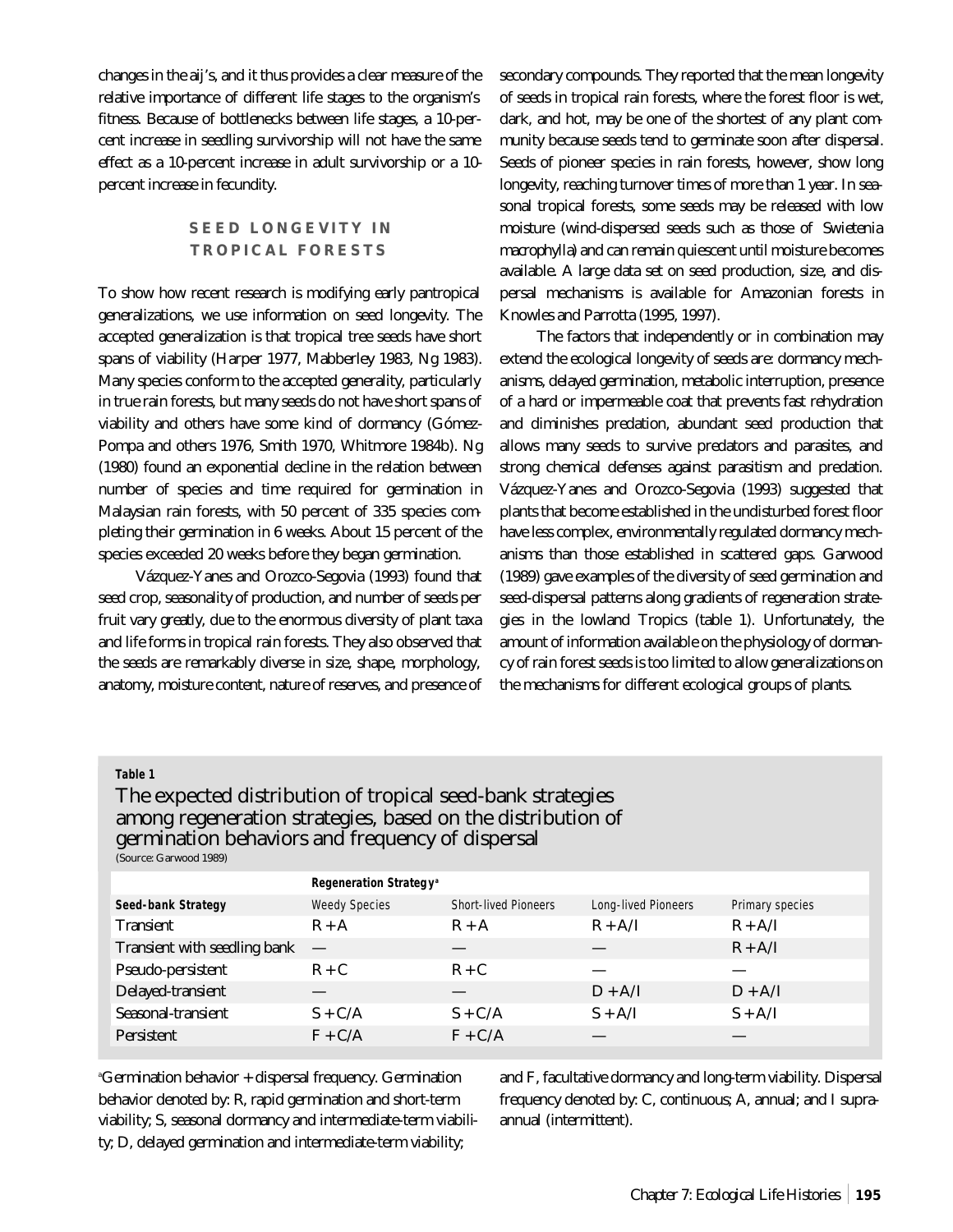

**Fig. 3.** Relationship between juvenile period (age of first reproduction) and total life span for perennial plants. Modified from Harper (1977). Original data are from Harper and White (1974) with additional data for tropical trees obtained from Alvarez-Buylla and Martínez Ramos (1992), Bullock (1980), Francis (1989), Francis (1991), Hartshorn (1972 and

personal communication), Muñiz Meléndez (1978), Olmstead and Alvarez-Buylla (1995), Piñero and others. (1984), Sastre de Jesús (1979), Silander (1979), Van Valen (1975), You (1991), [two from silvics manual: *Mammea americana* and *Swietenia mahogoni*]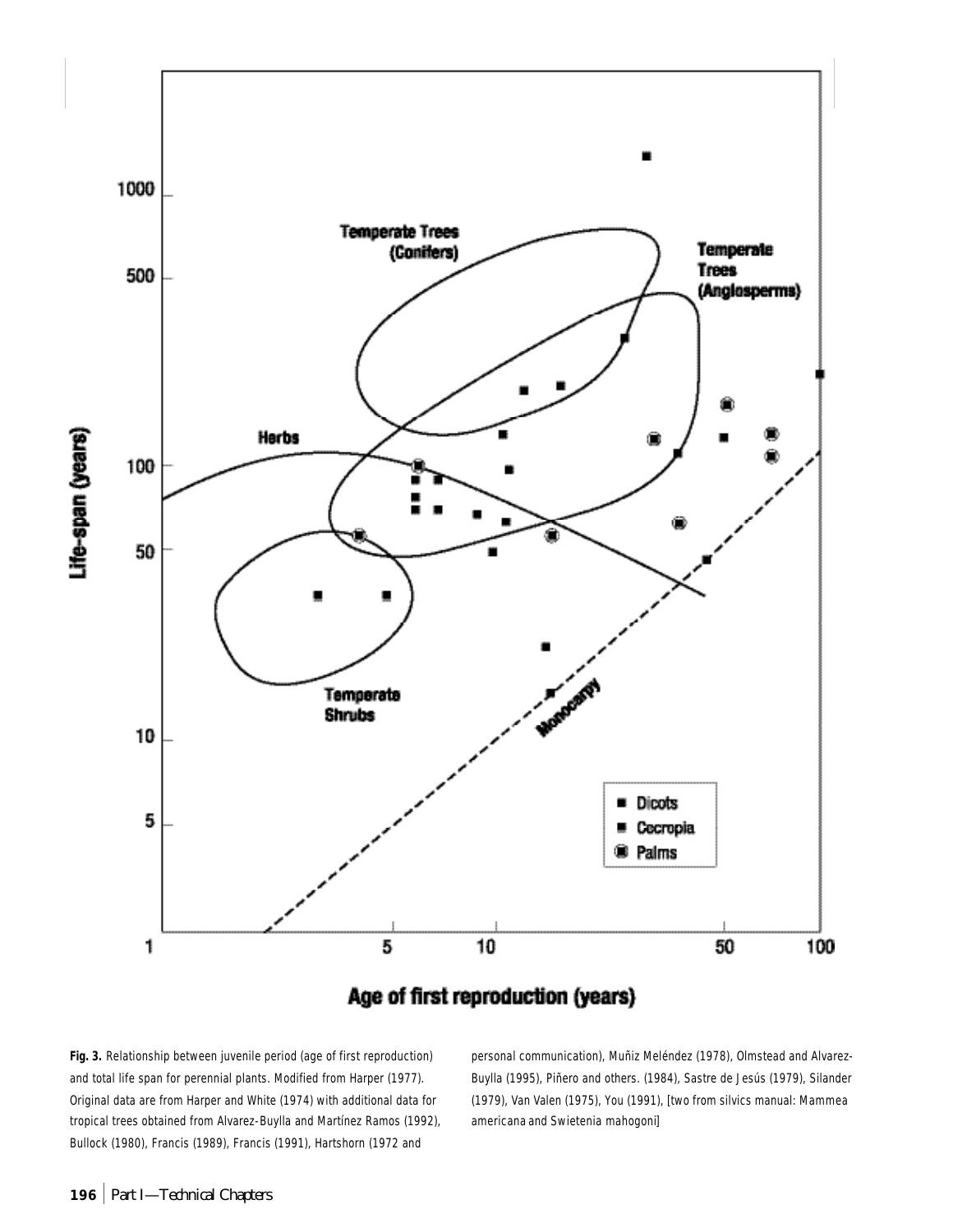# **LIFE HISTORIES OF TROPICAL TREES COMPARED TO OTHER PLANTS AND TREES**

Harper and White (1974) compiled data on the age of first reproduction of seed plants. They differentiate between semelparous plants (those that reproduce once and die, i.e., age of reproduction is the same as lifespan), herbs, shrubs, and trees–both angiosperms and gymnosperms (fig. 3). Compared with other plants, trees have long lifespans and tend to reach the age of first reproduction late. We added new data on tropical trees (Dicots, *Cecropia,* and palms) to Harper and White's figure and included them with those in their original diagram. The results suggest that tropical trees (*sensu latus*) tend to reproduce at younger ages and have shorter lifespans than temperate trees. In addition, some understory tropical palms appear to have long juvenile periods relative to their lifespan (Bullock 1980, Olmstead and Alvarez-Buylla 1995, Van Valen 1975). The only tropical pioneers in the figure (*Cecropia*) behaved like temperate shrubs: they had very short lifespans and early ages of first reproduction. More research is needed to verify these tendencies.

Grime (1979) identified the environmental extremes of evolutionary specialization in plants in terms of stress, competition, and disturbance. From these extremes, he described three main strategies of plant response: stress tolerators (S), competitors (C), and ruderals (R). Stress tolerators grow in competition-free environments where resource availability is low. Competitors grow in areas where resource availability is high and where competition from established vegetation is also high. Ruderals are weeds that grow in competition-free environments where resource availability is high. Grime identified secondary strategies that develop from a combination of these three strategies and placed various plant groups in the context of these response strategies (fig. 4).

Most trees occupy the range of conditions largely defined as stress-tolerance competitors, which adapt to relatively undisturbed conditions with moderate intensities of stress. From these determinations, we can generalize regeneration strategies that best adapt trees to the conditions they face. For example, as stress increases, trees rely more on persistent seedling banks than on seed banks (Garwood 1989). Mangrove trees are tropical trees without a seed bank; their viviparous seedlings form a seedling bank (Tomlinson 1986). In this view, pioneer trees exist near the ruderal corner of the triangle where resources (light) are relatively high and competition relatively low. Unfortunately, Grime developed his scheme primarily for herbaceous plants in the temperate zone; the utility of this scheme for discriminating among life histories of trees remains untested, as does the distinction between temperate and tropical trees.

The demographic approach to tree life histories has been more fruitful and produced a scheme similar to Grime's. Silvertown and others (1993) analyzed Lefkovitch matrices for 66 species of plants, calculating the summed elasticities for fecundity (F), survival (L), and growth (G) for each species. The results were depicted on triangular diagrams similar to Grime's habitat classification scheme. Species differed in their demographic parameters in a manner that would meet expectations. Elasticities for semelparous (biennial) herbs were highest on the F and G axes and those for perennial herbs appeared in the middle of the diagram. Understory herbs were intermediate for L and G, and low on the F axis. Woody plants, including a few tropical trees, were almost entirely restricted to one corner of the triangle, where F and G were both near 0 and L was near 1. Thus, for most trees, the survival of adults contributes most to fitness, not the number of seeds or seedlings they produce or how fast the trees grow. The few exceptions to this pattern were shrub species in the fire-prone habitats where F and G were intermediate.

With the same approach, Alvarez-Buylla and others (1996) focused on 13 tropical tree and palm species; they found that the highest elasticities in 12 of these species were found in the survival of adults or preadults, a finding similar to the global analysis of Silvertown and others (1993). The one exception was *Cecropia obtusifolia*, the only pioneer species on the list, for which the survival of seeds in the seed bank and the growth of juveniles showed the highest elasticities. This finding agrees with the accepted expectation that pioneer and nonpioneer species would differ. *Cecropia obtusifolia* would occur toward the center of the G-L-F space (Silvertown and others 1993), with temperate shrubs in fire-dominated habitats. Therefore, the life histories of the temperate and tropical



**Fig. 4.** Diagram describing the range of strategies encompassed by (a) annual herbs, (b) biennial herbs, (c) perennial herbs and ferns, (d) trees and shrubs, (e) lichens, and (f) bryophytes. From Grime (1979).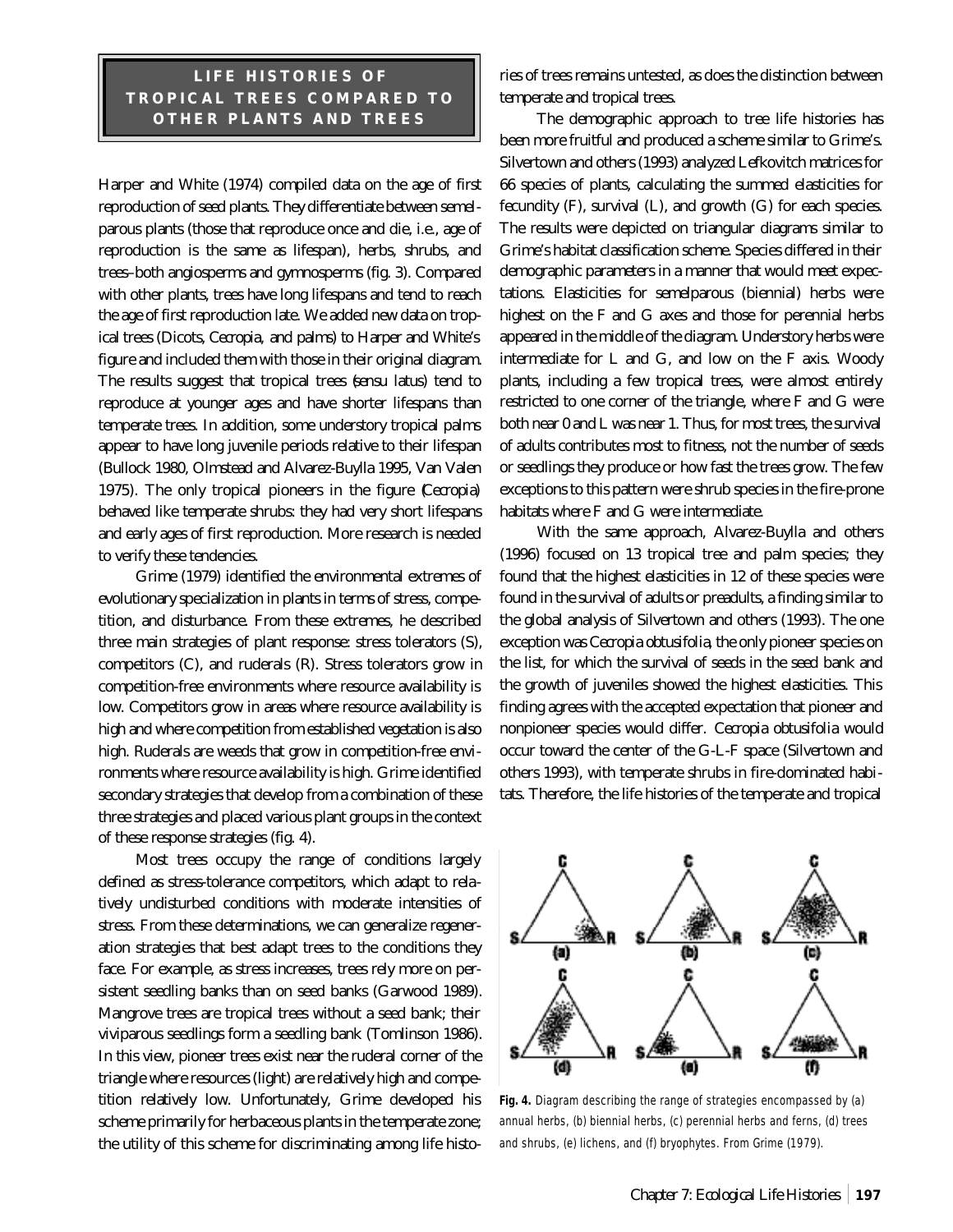angiosperm trees studied tend to be similar, except for fastgrowing tropical pioneers. However, a large sample of matrices is needed to confirm this pattern. This approach could also be used to determine whether nonpioneer species show any distinctive pattern of change in their elasticities.

# **THE ECOLOGICAL LIFE HISTORY OF TROPICAL TREES**

Schimper (1903) distinguished between sun- and shade-adapted plants, and Richards (1964) contrasted species that grew in open areas or gaps in rain forests (light demanding or intolerant [of shade]) with those that regenerated inside the forest (shade bearing, tolerant, or primary forest dominants). These observations formed the basis for a variety of ecophysiological studies at leaf, seedling, and whole-tree scales (Bazzaz and Pickett 1980, Fetcher and others 1987, Kitajima 1994, Lugo 1970, Medina in press, Odum and others 1970). Sun-adapted plants are distinguished by photosynthetic light-response curves that saturate at high light intensities; photosynthesis rates of shade-adapted plants saturate at low light intensities. Respiration rates in shade-adapted plants are low, allowing them to persist for long periods in the shade.

Fetcher and others (1987) found that the metabolism of early successional species is less affected by the previous environment after being moved to a new environment than are late-successional species. Therefore, they surmised that early successional species are able to acclimate to new environments more rapidly than are late-successional species. When response variables were considered separately, however, Fetcher and others (1987) found that species with apparently similar ecological roles do not necessarily have similar acclimation responses. Kitajima (1994) found that traits that maximize carbon gain in seedlings do not necessarily lead to a higher survival in shade, and that acclimation responses of individual photosynthetic traits do not necessarily differ between shadetolerant and shade-intolerant species. Instead, she found that morphological traits were negatively correlated with the survival of individuals in shade. The explanation is that faster growth rates are achieved at the expense of defense or storage allocation. Morphological traits achieve a degree of protection and storage allocation that assures shade survival even at slow rates of growth.

The dichotomy in light response (sun-adapted or heliophytic vs. shade-adapted or non-heliophytic) is the basis of the quotation from Harper (1977) at the beginning of this review. The dichotomy has led to the many name pairs critically reviewed by Swaine and Whitmore (1988), such as pioneer vs. nonpioneer, colonizing vs. climax, secondary vs. primary, shade bearers vs. light demanders, nonequilibrium vs. equilibrium, r-selected vs. k-selected, weeds vs. species of closed vegetation, ephemerals vs. persistents, nomad vs. dryad. Swaine and Whitmore (1988) used seed germination and seedling establishment as the basis for proposing two ecological groups to substitute for all the commonly used name pairs. Their proposed nomenclature was pioneers vs. nonpioneers (or climax).

We agree with Swaine and Whitmore (1988) and Clark and Clark (1992) that the only classification scheme for tropical tree life histories that is supported by data is the contrast between pioneer and nonpioneer species. Whether these two types of species form distinct groups (Clark and Clark 1992, Swaine and Whitmore 1988, Zimmerman and others 1994) or are the end points in a continuum of life-history types (Alvarez-Buylla and others 1996, Gómez-Pompa and others 1976) is presently unclear and deserves further research. The distinguishing characteristics of these two life-history types were summarized by Swaine and Whitmore (1988) but a different listing of characteristics was provided earlier by Gómez-Pompa and Vázquez-Yanes (1974) (fig. 5). The character syndrome of pioneer tree species in tropical rain forests as proposed by Swaine and Whitmore is tabulated below.

• Seeds germinate only in canopy gaps that are open to the sky and receive some full sunlight.

• Plants cannot survive in shade–young plants never found under a closed forest canopy.

• Seeds small and produced copiously and more-or-less continuously.

- Seeds produced from early in life.
- Seeds dispersed by animals or wind.

• Dormant seeds usually abundant in forest soil (especially fleshy-fruited species); seeds orthodox (no recalcitrant species known).

- Seedling carbon-fixation rate high; compensation point high.
- Height growth rapid.
- Growth indeterminate with no resting buds.
- Branching relatively sparse.
- Leaves short-lived.
- Rooting superficial.
- Wood usually pale, low density, not siliceous.
- Leaves susceptible to herbivory; sometimes with little chemical defense.
- Wide ecological range; phenotypically plastic.
- Often short-lived.

All pioneers are expected to have the first two characteristics but not all pioneers have all the others in the list.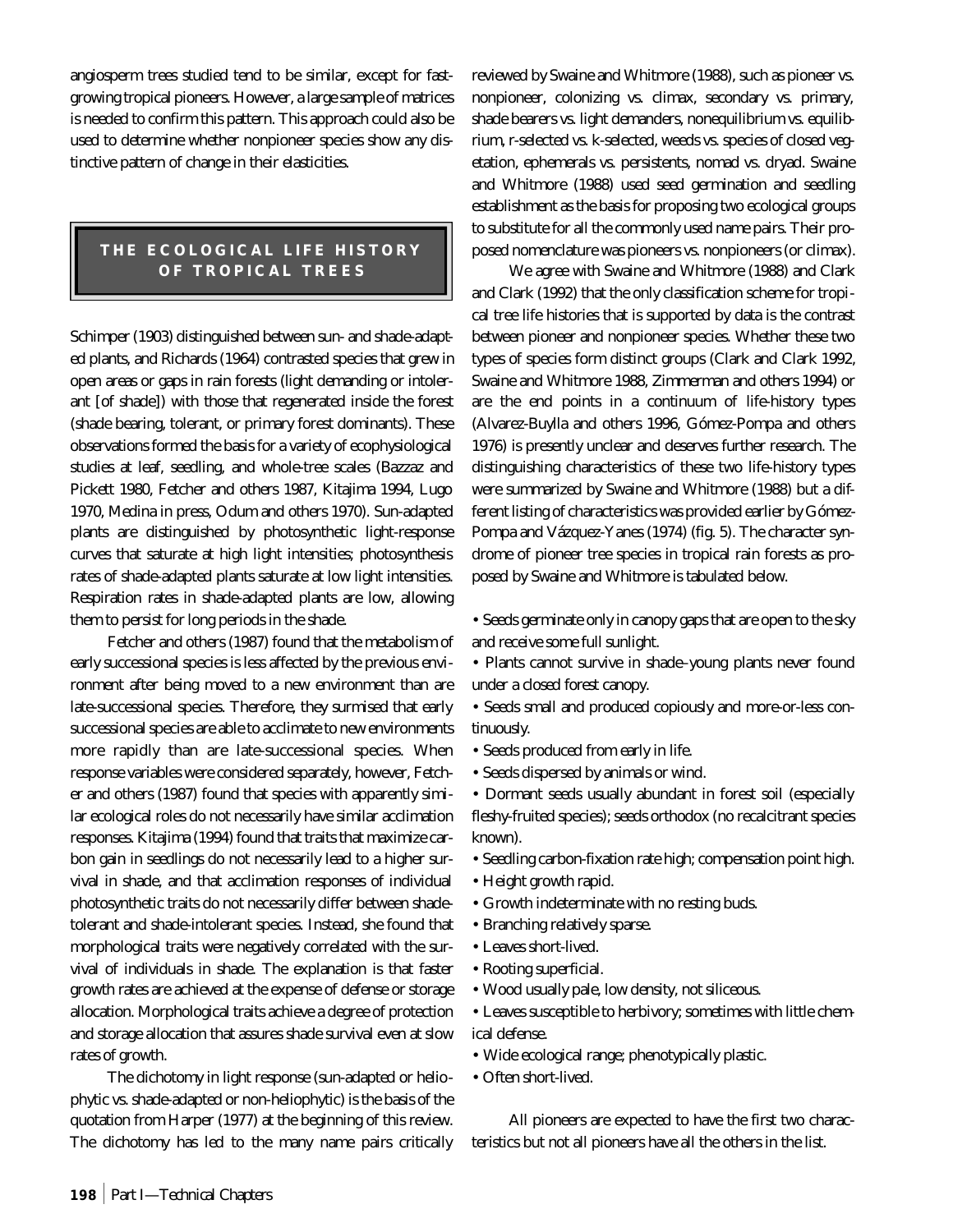# Species of **SECONDARY VEGETATION**

Species of PRIMARY VEGETATION



**Fig. 5.** Life cycle of secondary and primary plant species of tropical forests. Each step of the diagram can be isolated for research purposes. From Gómez-Pompa and Vázquez-Yanes (1974).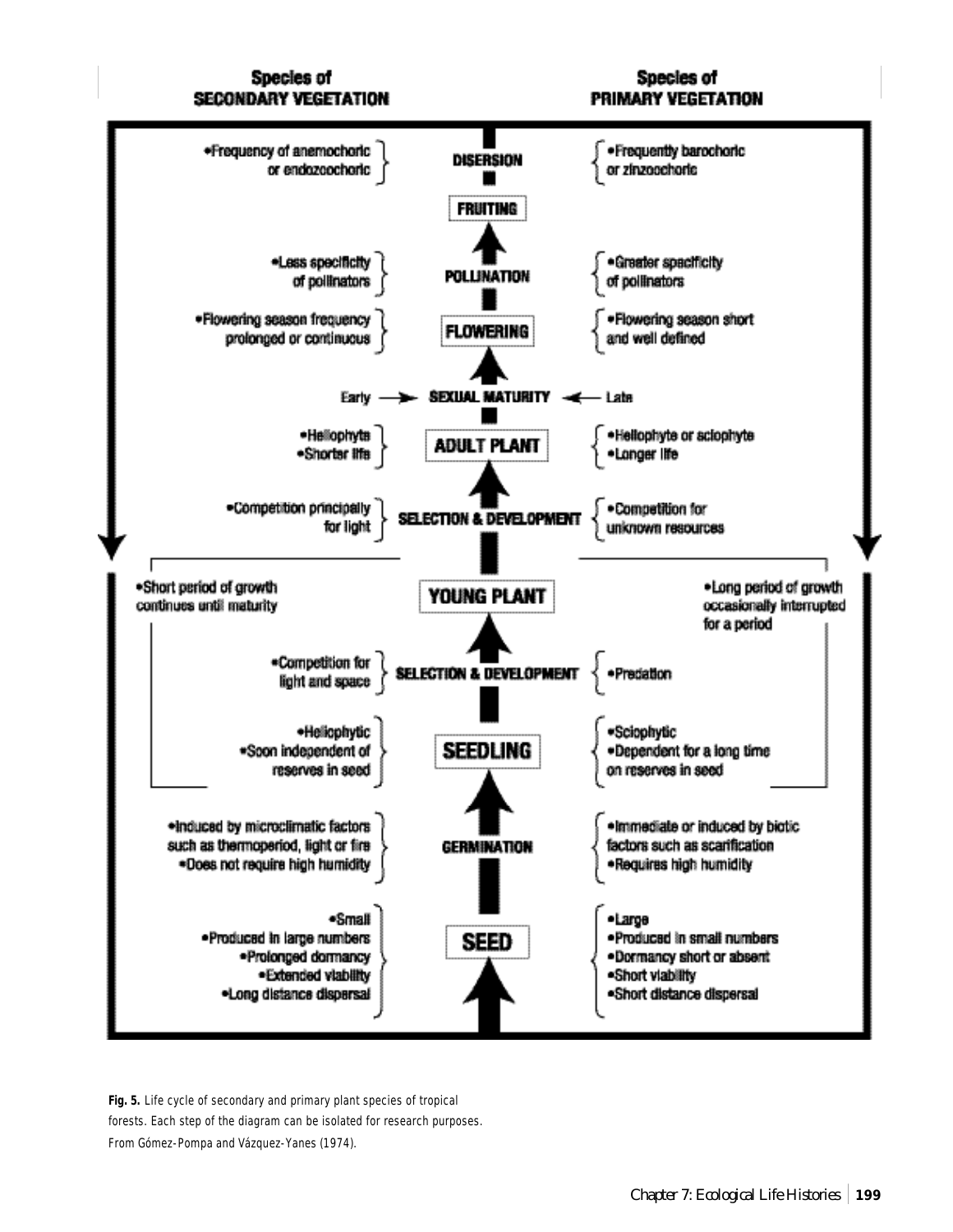Successional viewpoints of tree life cycles consider the role of the species in the recovery from disturbance. Historically, this recovery has been viewed primarily in the context of gap-phase regeneration in tropical moist, wet, and rain forests. Secondary species respond to disturbance (light gaps) by increasing local numbers. Secondary species are ephemeral in space and time. Populations of primary or climax species become predominant long after a disturbance event or persist through a disturbance, recovering after the disturbance through direct regeneration (Yih and others 1991, Zimmerman and others 1994). We present a guide (fig. 6) for some of the schemes used to classify tropical trees according to successional functional groups for the variety of tropical tree life histories discussed in the following pages.

Whitmore (1984b) formalized the description of the life cycle of tropical trees in the Far East by describing the development of trees from seeds to senescence. He described growth after formation of a gap as going through gap, building, and mature phases. This sequence summarizes the model of gap phase dynamics from beginning to end. However, Whitmore cautioned against the generalization that gap-phase and mature-phase species can be identified, because a tropical rain forest has a suite of species that can complete their life cycles along a gradient of conditions from closed forest to very large gaps. Gap size is critical in determining the microclimatic conditions that seedlings face in developing into trees. Species can be categorized by their light demand or shade tolerance and their capacity to growth through the tangle of competing vegetation that invades forest gaps. Whitmore identified two types of pioneer species: short-lived, which mature in 10 to 30 years, and long-lived, which mature after 80 years. However, no sharp distinction exists between these two groups.

Whitmore (1984b) arranged 12 tree species in the Solomon Islands into four groups according to their response to gaps: seedlings that establish and grow inside the canopy shade; seedlings that establish and grow inside the canopy but show

| Swalne &<br>Whitmore<br>(1988) | Several                       |                          | Whitmore<br>(1984)     |                    | Kochummen | Mankaran &<br>(1987)    |          | Garwood<br>(1989)      | Denslow<br>(1987) |                   | Several    | <b>Conventional</b> |
|--------------------------------|-------------------------------|--------------------------|------------------------|--------------------|-----------|-------------------------|----------|------------------------|-------------------|-------------------|------------|---------------------|
| Pioneer                        | Light-<br>demanding           |                          | Short-lived<br>pioneer |                    |           | Pioneer                 |          | Short-lived<br>pioneer | Ruderal           |                   | Ephemeral  |                     |
|                                |                               |                          |                        |                    |           |                         |          |                        |                   |                   | Nomad      |                     |
|                                | Gap<br>dependent              |                          |                        |                    |           |                         |          |                        |                   |                   | Colonizing | Secondary           |
|                                |                               |                          | Long-lived<br>pioneer  |                    | light-    | Late seral<br>demanding |          | Long-lived<br>pioneer  |                   |                   | Persistent |                     |
| Nonploneer                     | Shade-                        |                          |                        |                    |           |                         |          |                        |                   |                   | Dryad      |                     |
| Climax                         | tolerant<br>Shade-<br>bearers | Shade bearing understory | Canopy-ingrowth        | Caropy-no ingrowth | Subcanopy | Main canopy             | Emergent | Primary                | Small gap species | rarge gap species | Colonizing |                     |
|                                |                               |                          |                        |                    |           |                         |          |                        |                   |                   |            | Primary             |
|                                |                               |                          |                        |                    |           |                         |          |                        |                   |                   |            | Climax              |

**Fig. 6.** Some common schemes used to classify tropical forest trees.

Cross comparisons among schemes are only approximate and numerous exceptions exist (see text).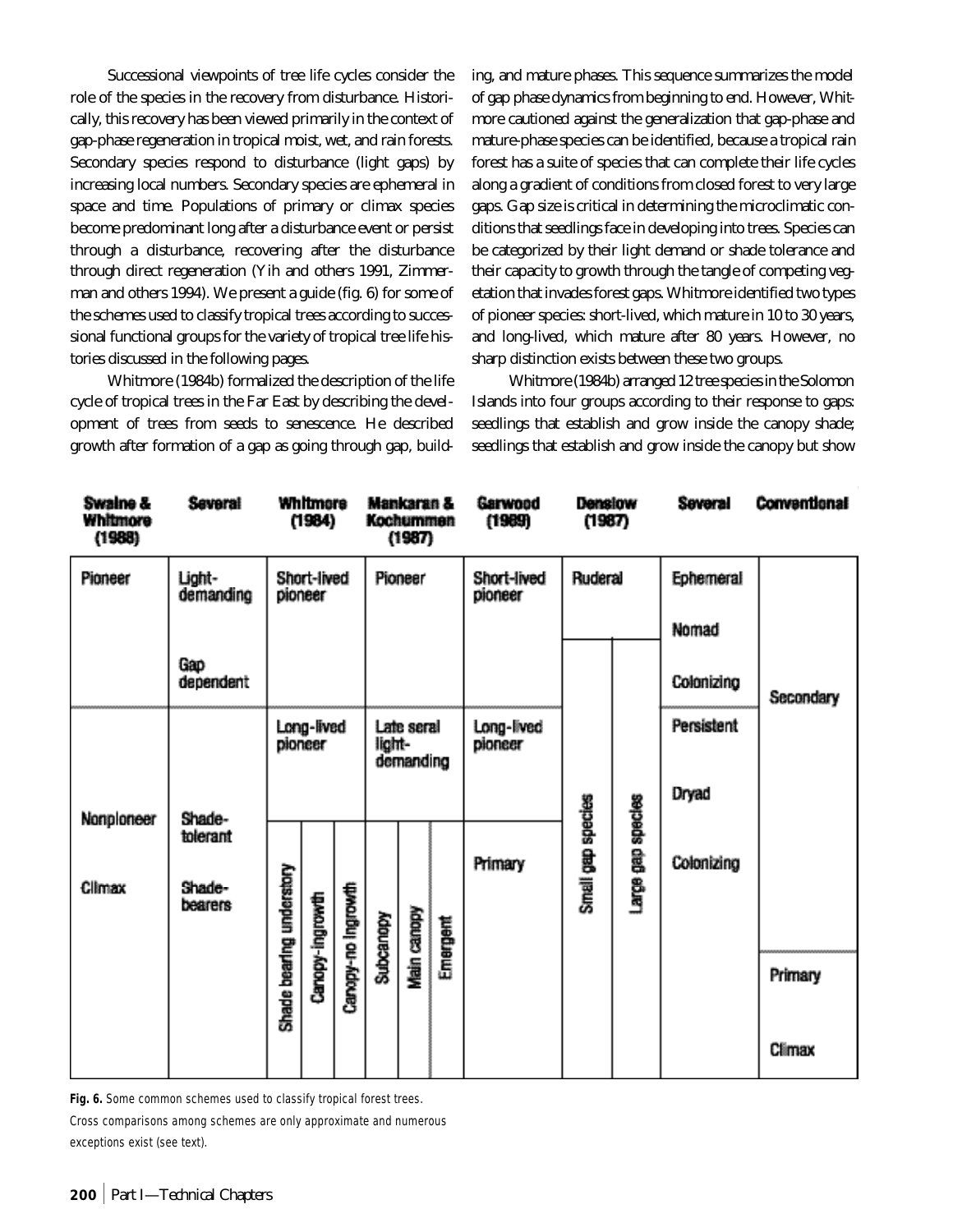some signs of benefiting from gaps; seedlings that establish mainly inside the canopy, but definitely require gaps to grow; and seedlings that establish mainly or entirely in gaps and grow only in gaps (the pioneer species). This arrangement illustrates the continuity of response to environmental gradients.

Using tree mortality and recruitment data collected in Malaysia by Wyatt-Smith, Whitmore (1984b) grouped the trees of a mature forest into five groups according to life-history strategy: short-lived pioneer and long-lived pioneer species without recruitment under a closed canopy, shadebearing or shade-tolerant understory species not reaching the canopy, canopy species without ingrowth, and canopy species with ingrowth (fig. 6). Ingrowth means that the seedlings of the population were able to develop into trees inside the canopy. This analysis showed that emergent trees were light demanding, and the main canopy species were strongly so. Shade bearers failed to reach the canopy. Periodic gap formations or large-scale disturbances create conditions for the regeneration of crown-dominant species.

A similar categorization was used by Manokaran and Kochummen (1987) for trees in long-term plots in a dipterocarp forest in Peninsular Malaysia (fig. 6). They placed species in five groups according to their characteristics: pioneer– short-lived tree species requiring a gap to germinate and establish, showing rapid growth, extremely light demanding, and intolerant of shade; late-seral–light demanding tree species but relatively tolerant of shade and prominent during the late stages of succession (can persist into the mature forest); emergents–mature phase, light demanding, long-lived species growing above the main canopy of primary forests to more than 30 m, usually with spreading crowns; main canopy–mature phase, light demanding, relatively long-lived species that form the main canopy of primary forest, growing to heights between 20 and 30 m; and understory–mature phase, shade-tolerant tree species forming the lower strata of the primary forest, with maximum heights below 20 m.

Garwood (1989) grouped life-history strategies into four regeneration groups to analyze the role of seed and seedling banks, advanced regeneration, and sprouting in lowland tropical forests (fig. 6). The four groups follow: (1) primary species–germinate and establish in the shaded understory of undisturbed forest; (2) long-lived pioneer species or late secondary species–germinate in shade or sun but grow only in forest gaps, are intermediate between short-lived pioneers and primary species, and dominate secondary forests but are also components of primary forests; (3) short-lived pioneer species–germinate and establish only in large forest gaps or human-produced clearings and are small-seeded, shade intolerant, and fast growing; and (4) weedy species (*sensu* Gómez-Pompa and Vázquez-Yanes 1974). Weedy species are not



**Fig. 7.** Tropical soil seed bank strategies. (A) transient. (B) Transient replaced by seedling bank. (C) Persistent. (D) Persistent with periodic seasonal dormancy. (E) Pseudopersistent of fluctuating size. (F) Seasonaltransient. (G) Delayed-transient. Fruiting periods are denoted by asterisks, dry season by small open circles, seedling banks by dashes, germinable seeds without dormancy that must germinate or die, by black areas, seeds with seasonal dormancy by vertical lines, seeds with facultative dormancy under forest canopy by slanted lines, and seeds with delayed germination by stippling. From Garwood (1989).

shown in fig. 6. These regeneration groupings were matched to six seed-bank strategies (transient, transient with seedling bank, pseudo-persistent, delayed-transient, seasonal-transient, and persistent (fig. 7), and the resulting matrix is shown in table 1. Rapid germination and short-term viability are found in all regeneration strategies, as are seasonal dormancy and annual dispersal frequency. Primary species are the only species with transient seedling banks. Long-lived pioneers and primary species are the only species with delayed seed germination, intermediate-term viability, and intermittent dispersal frequency. The diversity of regeneration and seed-bank strategy combinations is obvious, and the seed bank changes in density and composition through succession.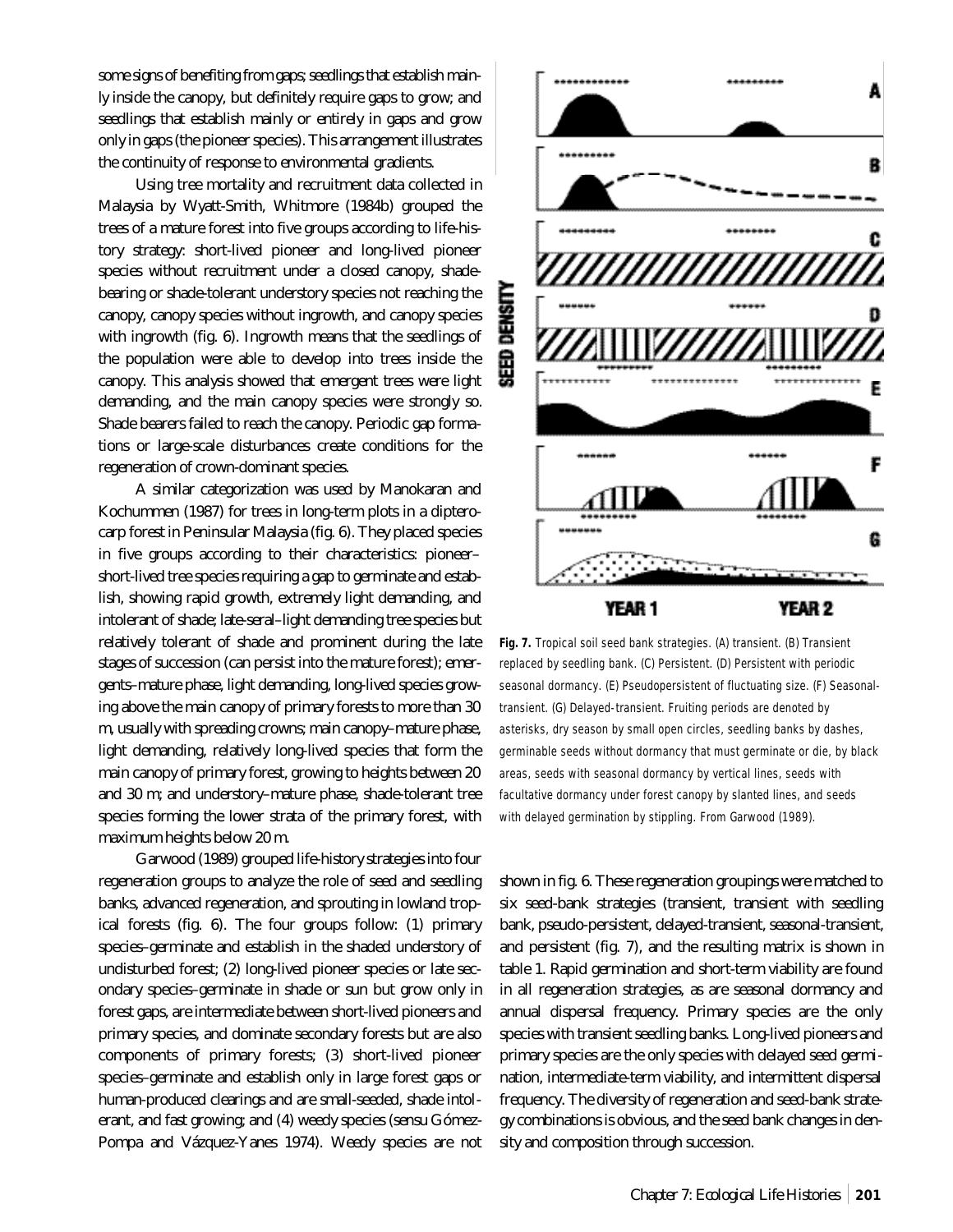

**Fig. 8.** Relationship of gap size to changing roles of different regeneration pathways in lowland tropical forests. (A) percentage contribution to regeneration from different pathways: canopy ingrowth (CI), root and shoot sprouts (RS), seedling bank and advance regeneration (AR), and seed bank and seed rain combined (SEED). The arrow indicates the minimum gap size for establishment of pioneers from seed. (B) Percentage of available pioneer seeds from the seed bank or seed rain that will germinate, successfully establish, and contribute to regeneration. The arrow indicates the gap size at which the maximum contribution to regeneration first occurs. The maximum contribution and gap size at which this occurs may differ among taxa (a vs. b). If mortality is greater in larger, more environmentally stressful gaps, the percentage of seeds contributing to regeneration will decrease (c). (C) Number of seeds available for regeneration at the time of gap creation. The number arriving in the seed rain (R1 or R2) will decrease as gap size increases because distance from forest edge and seed sources increases. The number of seeds in the seed bank (B1 or B2) will be independent of size of the gap just created. (D) Number of seeds contributing to regeneration from seed rain and the seed bank. Number contributing at each gap size is the product of number available (Fig. 8 C) and percentage contributing (Fig. 8 B: b for R1, R2, B1, B2; a for R2a). In B-D, percentage and number increase in arbitrary units along the axes. From Garwood (1989)

Gap size influences regeneration pathways in lowland tropical forests (fig. 8). Garwood (1989) proposed an increased dependence on seed rain and seed bank, and a sharp reduction in the role of root and stem sprouts as gap size increases. Advanced regeneration (AR) peaks at intermediate gap sizes (fig. 8a). Pioneer seeds are increasingly capable of germinating and completing their life cycles with increased gap size, unless environmentally stressful conditions develop in the large gaps (fig. 8b). Seed rain decreases with increased gap size as dispersal mechanisms limit seed rain in the very large gaps (Greene and Johnson 1995, 1996), but the number of seeds that can germinate in the seed bank is independent of gap size at the time of gap formation (fig. 8c). As a result of the previous two trends (figs. 8a and 8b), the number of seeds contributing to regeneration peaks toward large gaps and diminishes in the very large or small ones (fig. 8d).

Denslow (1980, 1987) suggested that most tropical tree species have different regeneration properties keyed to particular gap sizes, and that gap-size frequency distribution influences the types and richness of species in tropical forests. Lifehistory strategies for tropical forest trees could then be grouped according to light responses. She arrayed species in a continuum of light availability from high light requiring, shade intolerant, ruderal species; through light-requiring species with some shade tolerance; to highly shade-tolerant, slowgrowing species. These categories conform to Grime's ruderal, competitive, and stress-tolerant types, but Denslow noted that the resource (incident light) that regulates the response is always related to disturbance.

The light response of tropical trees is complex because light requirements change over the life cycle of individuals. These changes in turn have implications for life history groupings of trees (Augspurger 1984). In a study of gap-phase regeneration, Brokaw (1985, 1987) found evidence of gap-size specialization in only three of the many pioneer species he studied. Moreover, Clark and Clark (1992) showed that grouping of species according to the response of seeds and seedlings to light can differ when all stages of the life cycle are considered.

Gómez-Pompa and Vázquez-Yanes (1974) focused attention on secondary species, especially those with short lifespans which they termed nomads. Their life cycle model (fig. 5) contrasts secondary and primary tropical trees in life-history attributes such as periods of growth, lifespan, dispersal, pollination, flowering, time to reach sexual maturity, selection and development, germination, and seed characteristics. Although Gómez-Pompa and Vázquez-Yanes were using a dichotomy to contrast tree life histories, they segregated 21 life-history groups along an axis of successional time (fig. 9). A subsequent summary of demographic data for species in Mexico underscored the absence of a dichotomy between climax and pioneer species. Instead, a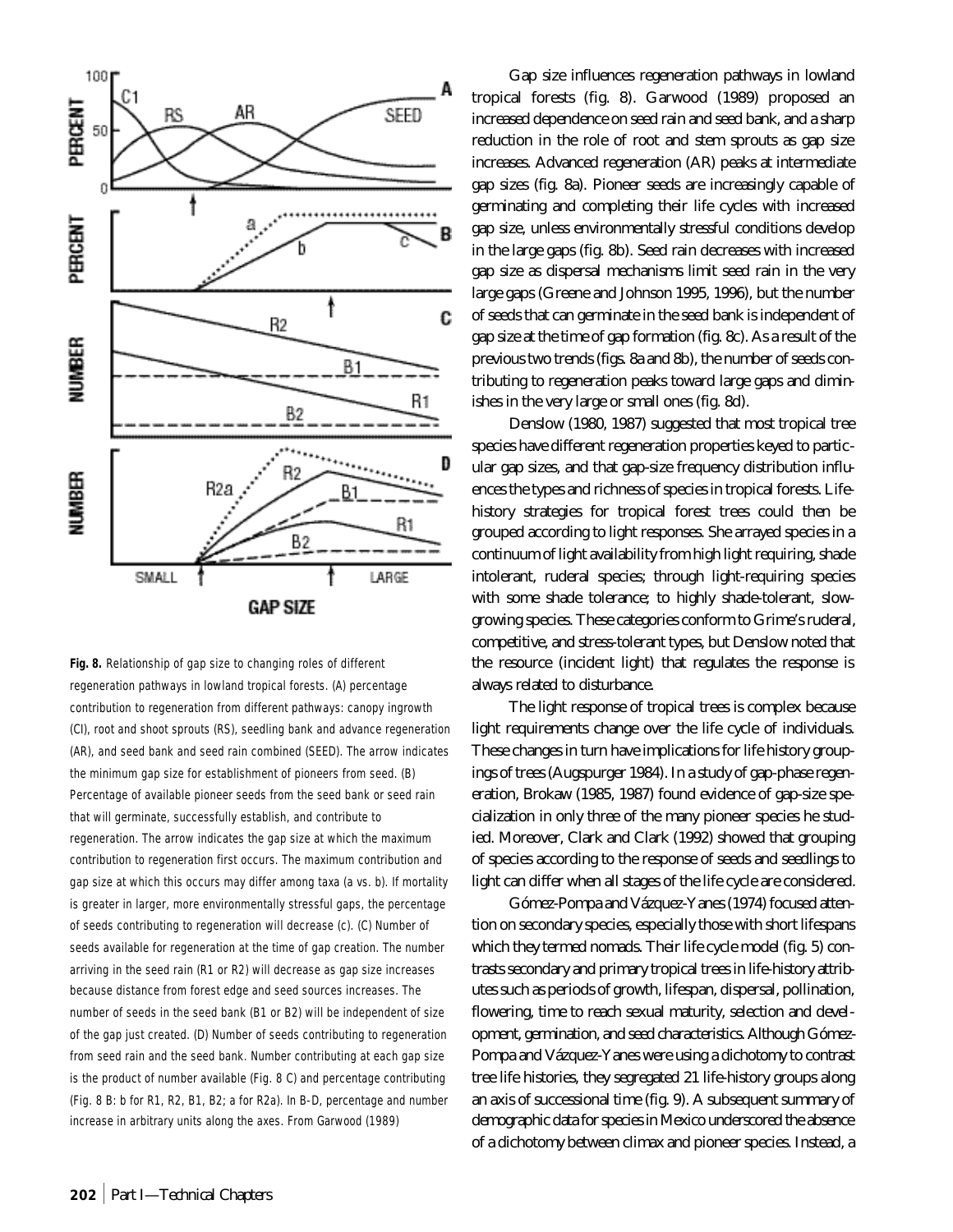

**Fig. 9.** A model of life-cycle patterns along a time gradient in the successional process. Each one represents a complete or an incomplete life cycle. (1) Species that germinate and die. (2) Species that germinate, produce a few leaves, and die. (3) Species that complete their life cycle in a few months. (4) Annual species. (5) Biennial species. (6) Species with life cycles of few years (<10 yr). (7) Species with a long life span, several decades, but eventually dying (species from old secondary forests). (8) Primary species with life spans of hundreds of years that have lived since the beginning of the succession. (9) Species that never reach the stage of sexual reproduction. (10) Species that germinate a few months after the succession begins and soon die. (11) Annual species that germinate after the succession begins. (12) Species that germinate after the succession begins but do not reach the stage of sexual reproduction. (13) Species with a short life cycle (<30 yr). (14) Species with a long life

# continuum of tree life histories between these two extremes was found (Alvarez-Buylla and Martínez-Rámos 1992).

Gap processes appear to be a major determinant controlling which trees reach the canopy and form the mature stages of tropical moist, wet, and rain forests. Swaine and others (1987a) gathered evidence to show that fast-growing trees are more likely to reach the canopy and to have lower rates of tree mortality than slower-growing trees. They also found that largediameter trees had faster growth rates than small-diameter trees. Hartshorn (1980) found that more than two-thirds of the tree species at La Selva, Costa Rica are shade intolerant and almost half of 320 tree species depend on gaps for their regeneration.

Clark and Clark (1992) observed that, for tropical wet forests, only one group of species has been clearly identified as sharing a common life history: short-lived pioneers *sensu* Whitmore (1984b). These species are characterized by high fecundity, small seeds, dependence on large openings for germination and establishment, high growth rates, short life spans, and

cycle that germinate when the succession is well advanced. (15) Species that germinate when the succession is well advanced and remain in the seedling or "young" plant stage for a few years. (16) Species that germinate a few months after succession begins and then have a life cycle hundreds of years long (primary species). (17) Species that germinate and die in old successional stages. (18) Species that germinate and live at the seedling or "young" plant stage in old successional stages, and then die. (19) Species that germinate and die in the primary forest.(20) Species that germinate and grow to a seedling or young plant stage inside the primary forest and remain there waiting for suitable conditions for continuing growth. (21) Species that germinate and grow in the primary rain forest and may reach reproductive stage after having long life cycles (primary species). From Gómez-Pompa and Vázquez-Yanes (1974).

high mortality in the shade (table 2). Representative genera are *Trema, Ochroma,* and *Macaranga*. Clark and Clark (1992) noted that the data are not sufficient to justify classifying the remaining tropical trees as shade tolerant or gap dependent, as if these categories were as well established as short-lived pioneer. The absence of documented operational criteria to justify the groupings limits grouping species by life-history characteristics. Clark and Clark list the following steps as needed to understand tropical tree regeneration: (1) evaluating requirements for germination and seedling establishment; (2) studying all juvenile size classes; (3) assessing performance in measured microsite conditions over the range of sites occupied by the species; (4) observing over a long term, particularly for analysis of suppression, survival, and microhabitat dynamics; and, preferably, (5) comparison of species in the same forest.

When Clark and Clark (1992) applied their criteria for 6 years to nine species in a wet forest of La Selva, they found that juveniles were associated with four patterns of microsite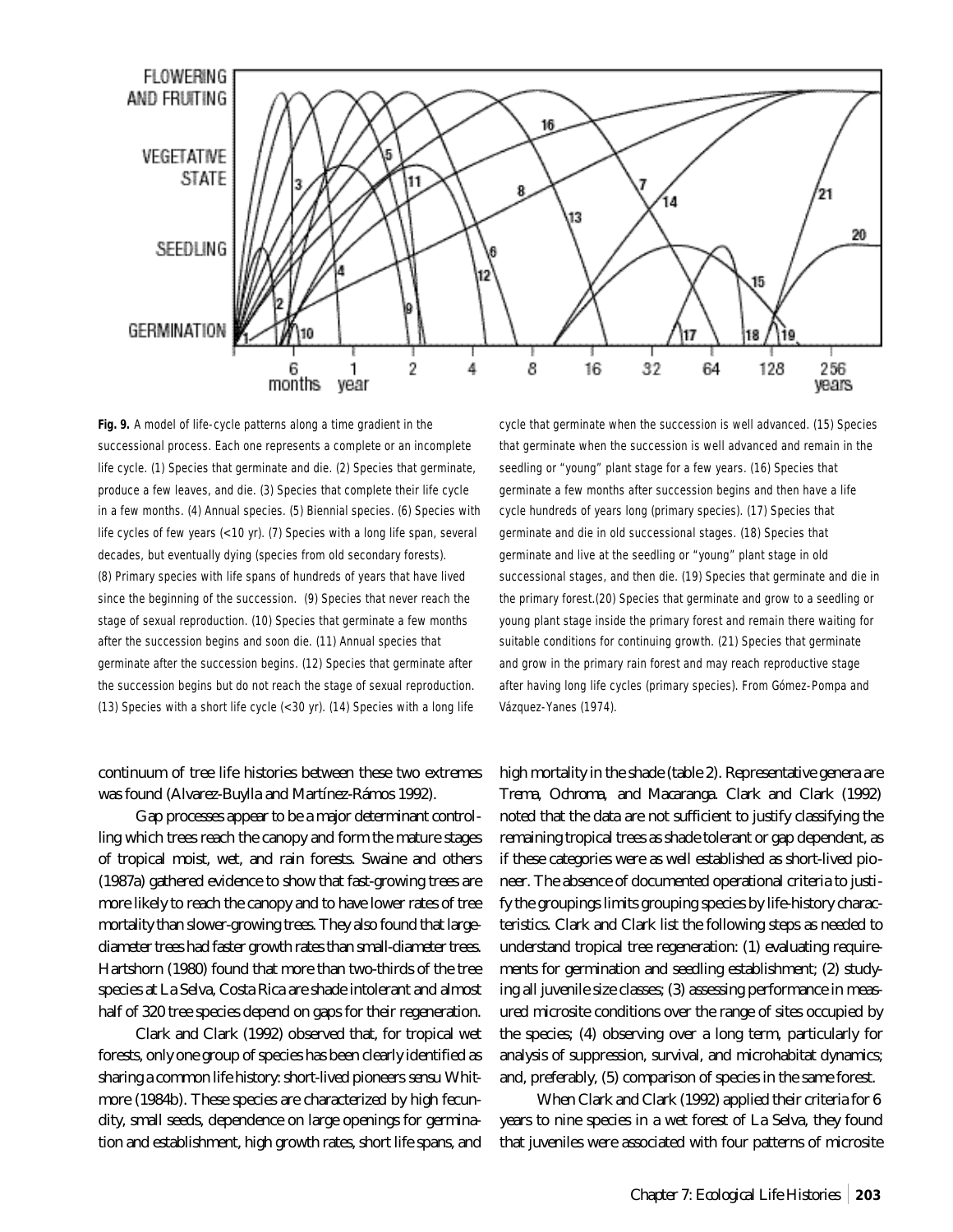### **Table 2**

# Character syndrome of pioneer tree species in tropical rain forest. Not all pioneer possess all the characters below the second listing.

From Swaine and Whitmore (1988).

- 1. Seeds only germinate in canopy gaps open to the sky and which receive some full sunlight.
- 2. Plants cannot survive in shade—young plants never found under a closed forest canopy.
- 3. Seeds small and produced copiously and more-or-less continuously.
- 4. Seeds produced from early in life.
- 5. Seeds dispersed by animals or wind.
- 6. Dormant seeds usually abundant in forest soil (especially fleshy-fruited species).
- Seeds orthodox (no recalcitrant species known).
- 7. Seedling carbon-fixation rate high; compensation point high.
- 8. Height growth rapid.
- 9. Growth indeterminate with no resting buds.
- 10. Branching relatively sparse.
- 11. Leaves short-lived.
- 12. Rooting superficial.
- 13. Wood usually pale, low density, not siliceous.
- 14. Leaves susceptible to herbivory; sometimes with little chemical defense.
- 15. Wide ecological range; phenotypically plastic.
- 16. Often short-lived.

occupancy. Among the six nonpioneer species that reached the canopy and lived as emergent trees when mature, two species were associated with low crown illumination and maturephase forest in all juvenile stages. The two species with the smallest saplings were in predominantly low-light mature sites, but crown illumination and association with gap or building phases increased with juvenile size. Two species were strongly associated with gap or building phases as small juveniles and again as subcanopy trees, but were predominantly in maturephase sites at intermediate sizes. Juveniles of two pioneer species showed the highest crown illumination and association with gap or building phases.

Clark and Clark (1992) concluded that life-history classification based on generalized concepts such as gap dependence and shade tolerance is inadequate to describe the complex size-dependent patterns of life-history differences and similarities among nonpioneer tropical tree species (*sensu* Swaine and Whitmore 1988). The task of elucidating the number of life-history strategies in tropical forests is daunting because the traditional dependence on seed and seedling behavior to make these determinations is inadequate; whole-life history and analysis are required to reach appropriate groupings.

Clark and Clark (1992) also observed that the regeneration of some emergent canopy trees was not gap dependent. Others have proposed (Denslow 1980, 1987) or found

(Hartshorn 1978, 1980; Whitmore 1984b) that gap-dependent regeneration is common in tropical forests of the Neotropics and the Far East. These observations question the relative importance of high light adaptation (heliophytes) in the life history of mature and emergent trees in tropical forests. For emergent canopy trees at La Selva (Clark and Clark 1992), gap-dependent regeneration is not always as important as it is for other functional groups of species, such as pioneers or too many mature forest and emergent canopy trees in the wet forests of Puerto Rico (Zimmerman and others 1994). This difference brings attention to the importance of large-scale disturbances in the life histories of tropical trees.

> **ECOLOGICAL LIFE HISTORY IN RELATION TO LARGE AND INFREQUENT DISTURBANCES**

Describing the life cycle of tropical trees commonly involves three phases (Hallé and Oldeman 1975). Phase I begins with germination, perhaps inside a gap, and continues until definitive morphological mechanisms and rhythms appear in the vegetative apparatus. Phase II begins when the specific vege-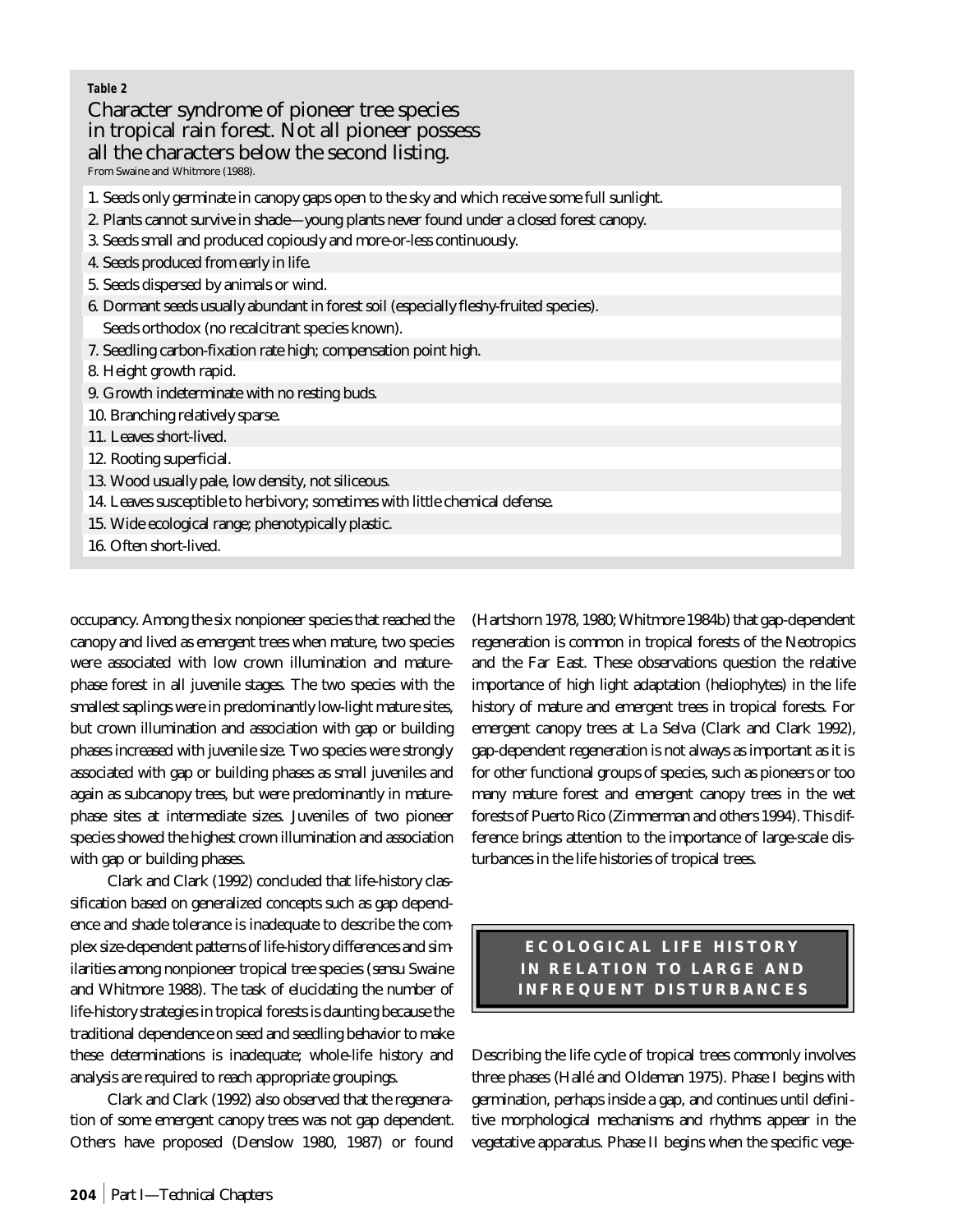tative architecture is qualitatively acquired; it proceeds as long as the young tree remains in the constant ecological conditions, often nearly optimal, that characterize tropical undergrowth. This phase can be called the microclimatic phase; the young tree can expand freely, sheltered from ecological traumas and directed by its genetic constitution. Phase III (influenced by macroclimate) begins when the tree, having acquired comparatively large dimensions, penetrates the canopy of the forest and, in full sun, develops a large, hemispherical crown of foliage. This narrative of tree development occurs in tropical moist, wet, and rain forests not subjected to large and infrequent disturbances. The absence of large and infrequent disturbances provides trees with ample time to reach and dominate canopy space.

Large and infrequent disturbances can significantly modify the chain of events implied by Hallé and Oldeman. Storms and hurricanes increase the area of canopy openings and can lessen the time the developing tree is protected from the macroclimate of the site. Vandermeer and others (1996) found that a hurricane in Nicaragua acted as a density-independent factor that eliminated competitive dominance of species, thus preserving species diversity by retarding competitive exclusion. In the following discussion we examine how large and infrequent disturbances affect ecological life histories of trees, and ask what effects they might have as agents of evolution.

# **HURRICANES, LANDSLIDES, AND OTHER LARGE AND INFREQUENT DISTURBANCES**

Hurricanes, landslides, and other large and infrequent disturbances are significant because they can change the landscape or spatial matrix on which trees must complete their life cycles. Under the model of gap-phase dynamics, gaps are part of a large matrix of closed forests. Typically, about 0.7 to 1.2 percent of the forest area is converted to gaps annually (Denslow 1987), and gaps may cover no more than 10 percent of the landscape at any one time (Brokaw 1982, Hartshorn 1978, Lang and Knight 1983). Compared to sites subject to hurricanes or landslides, conditions for regeneration in gaps are fairly predictable (Denslow 1987). With the passage of a high-intensity hurricane, however, the landscape matrix is inverted, and gaps become the rule rather than the exception (Boose and others 1994, Brokaw and Grear 1991). Closed forest fragments can now cover less than half of the landscape. After these disturbances, microclimate and seed sources differ from those in normal forest gaps (Fernández and Fetcher 1991, You and Petty 1991). As a consequence, tree regeneration may take a different trajectory and involve species substitutions, especially if site conditions change significantly (Dit-



**Fig. 10. A.** Fluctuation of seedling populations of *Parashorea tomentellas* in Sepilok, Sabah and of seedlings after Hurricane Hugo in Puerto Rico. From Whitmore (1984) for Sabah from Brokaw, Haines, Walker, and Lodge, (unpublished) for El Verde, and from Scatena and others (1996) and Scatena (unpublished) for Bisley. The minimum seedling height for El Verde was 10 cm; for Bisley, it was 23 cm. **B.** Fluctuation of seedling populations of two species at El Verde, Luquillo Experimental Forest, Puerto Rico. *Cecropia peltata* is a pioneer species and *Dacryodes excelsa* is a primary forest species. **A and B.** Posthurricane data are from Brokaw, Haines, Walker, and Lodge (unpublished). Prehurricane data are from Lugo (1970) and Smith (1970).

tus 1985, Lugo and Scatena 1996, Walker and others 1996a). Processes are much faster. For example, tree mortality increases from 1 to 5 percent per year to 5 to 40 percent instantaneously (Lugo and Scatena 1996). Seedling abundance and temporal dynamics also change dramatically (fig. 10). Before the hurricane, seedling density in the forest as a whole averaged about 540 seedlings per ha (Smith 1970). Seedlings could reach densities of up to 1600 per ha, but they covered only 2 percent of the forest floor. After experimental disturbances, Smith (1970) counted as many as 3,000 seedlings per ha. Variability was high, with standard deviations ranging from 400 to 8,000 seedlings per ha. After the hurricane, seedling densities increased to about 55,000 per ha in highly affected areas (fig. 10a, b), and they covered the forest floor.

Landslides occupy a small fraction of the landscape (<3 percent of a subtropical lower montane wet forest) (Walker and others 1996a), but they change soil and light conditions so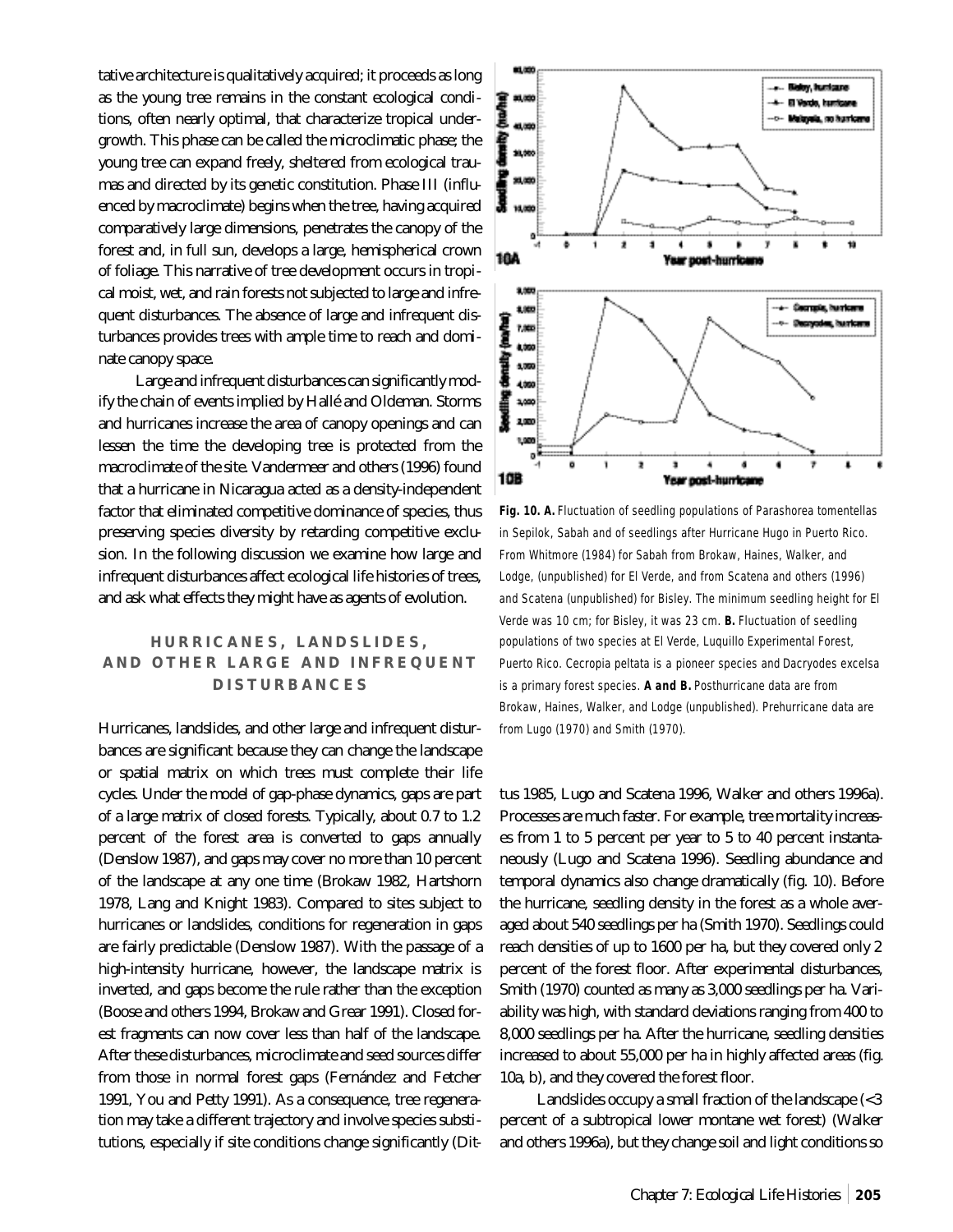

**Fig. 11.** Conceptual model of the ecological life-cycle of tree species in a subtropical wet forest in Puerto Rico. Life-cycle stages are S, processes are P, and population regulators are R. The number of each stage,

process, or population regulator is shown after each letter code. From McCormick (1996).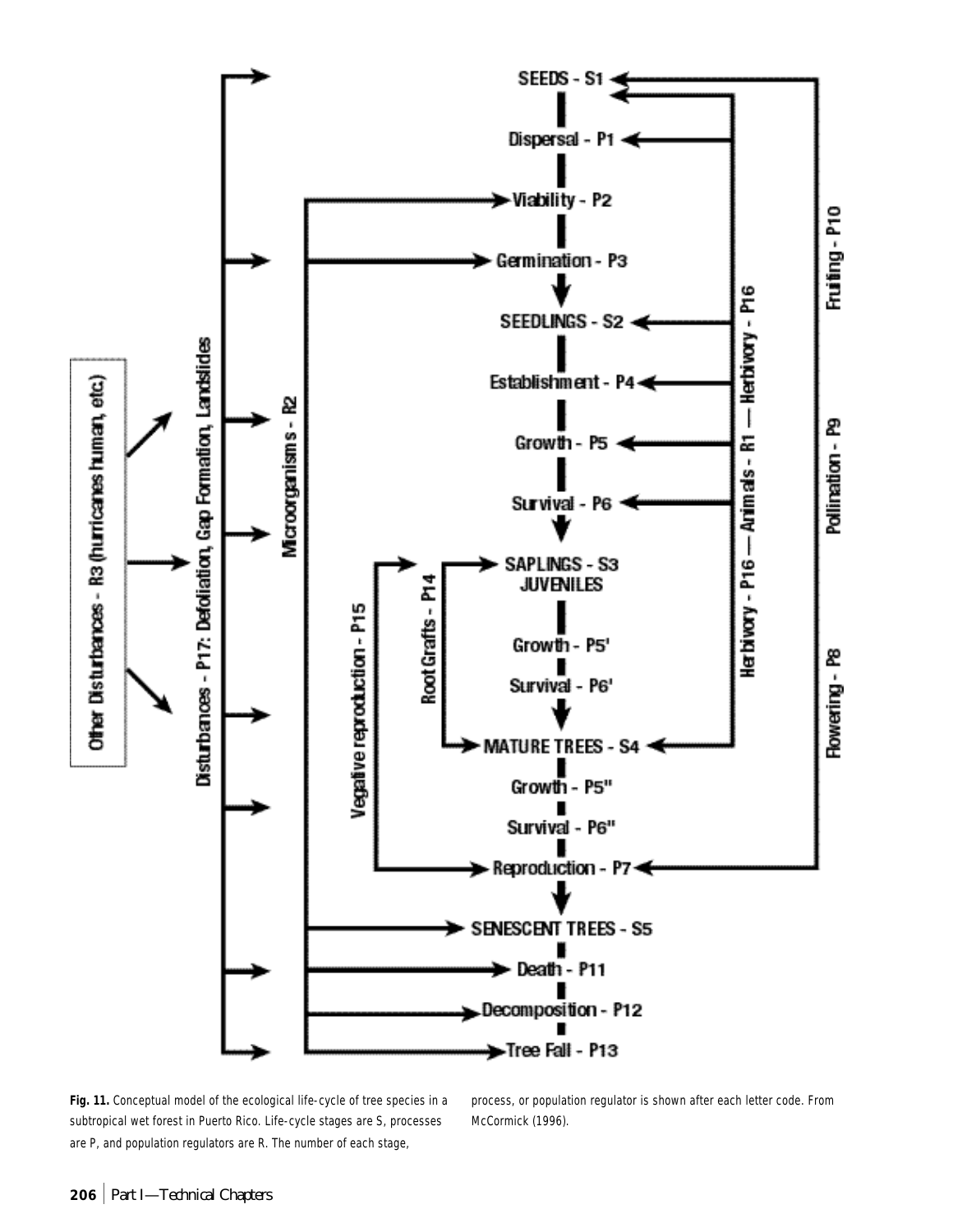much that different flora become established at the site (Walker and others 1996a). Succession can be arrested on landslides (Walker 1994), and tree establishment can be delayed, depending on the conditions of the substrate (Walker and others 1996a).

Human-caused disturbances associated with deforestation and site degradation also influence successional trajectory (Thomlinson and others 1996). Conditions for establishing species can be extreme, and, again, different species can invade as a result of human disturbances. When site degradation accompanies the disturbance, the possibility of invasion by alien species increases in both the seed bank (Garwood 1989) and the aboveground vegetation (Aide and others 1996). The reasons alien species tend to invade highly degraded sites but seldom invade undegraded natural areas are not clearly understood, but they have been the subject of much analysis (cf. Williamson 1996).

The Caribbean experience with its large, infrequent disturbances and degraded landscapes (Lugo 1996) provides a new dimension to the analysis of life histories of tropical trees because the classic work in the Far East (Whitmore 1984b) and Central America (Clark and Clark 1992, Gómez-Pompa and Vázquez-Yanes 1974) was conducted outside the hurricane belt in mature forests long removed in time from major disturbances. In the Caribbean and other parts of the Tropics, abiotic disturbances change conditions so much and so frequently that individuals must somehow complete a life cycle without the benefit of long periods of environmental stability. Life-history traits approaching those of pioneer species (*sensu* Swaine and Whitmore 1988) should be more common than those similar to shade-tolerant climax species. Similarly, the importance of heliophyte species and other life forms, such as vines, should increase. Differences between the climax and pioneer species may not be as wide ranging as those in tropical climates that do not experience large and infrequent disturbances.

# **RESULTS FROM WET FORESTS IN THE LUQUILLO MOUNTAINS**

The tree species of the Luquillo Mountains have been classified as successional or primary according to their seed size, wood density, ratio of understory relative density to canopy relative density, and ratio of seedling relative density to canopy relative density (Smith 1970, Weaver 1995). Seed size and wood density indicators failed to produce a clear-cut dichotomy among species and yield; instead, the characteristics form a continuum, with pioneer and primary species characteristics at each end of the spectrum. The relative-density ratios of the understory and seedlings had some discontinuities that allowed three groupings of species among the 29 studied by

Smith (1970). Weaver (1995) found similar results in his analysis of 20 species in a *Cyrilla racemiflora* forest. Weaver's results were notable because the dominant species in the forest (*Cyrilla*) was classified as a successional or gap species. When examining the response of tree species to Hurricane Hugo, Zimmerman and others (1994) found some evidence of a distinction between pioneer and nonpioneer species. Detailed study of the demography of more species as well as their role in succession might help explain why classifying species as pioneer or nonpioneer in the Luquillo Mountains is so difficult.

Building on the work of Pelton, McCormick (1995) developed a model of the ecological life history of trees in subtropical wet forests in the Caribbean (fig. 11). McCormick's life-cycle model was used explicitly to gather demographic data on a variety of tree species (Bannister 1967, Lebrón 1977, Muñíz Meléndez 1978, Sastre de Jesús 1979, Silander 1979, You 1991) to understand the role of tree populations in the plant community. The model includes five life-cycle stages from seeds to senescent trees, 17 processes (three associated with seeds, three with seedlings, two with saplings, three with mature trees, three with senescent trees, and six that feed back from one stage to a previous stage of development), and three classes of population regulators such as animals, microorganisms, and disturbances.

This model, like that of Gómez-Pompa and Vázquez-Yanes (fig. 5), is useful as a checklist for the kinds of measurements needed to evaluate the parameters of the life cycle of a species. In addition, McCormick's model includes disturbances as a regulatory process in the life history of tropical trees. Similarly, even though the importance and consequences of the three processes of tree senescence in the Tropics are poorly understood, they provide valuable insight into forest development and functioning (Lugo and Scatena 1996, Scatena and Lugo 1995).

Each of the six species studied (table 3) exhibits complex life-history traits with strategies that are considered pioneer in one stage of development and nonpioneer in another. *Manilkara bidentata* has deep-shade-bearing seedlings that survive for decades under a closed canopy and exhibit slow growth, but mature individuals dominate in the canopy. These traits suggest a nonpioneer strategy. However, *Manilkara bidentata*grows explosively after a disturbance, much like pioneers (You and Petty 1991). Even more notable are species that behave as primary species in some locations and as pioneer species in others (e.g., *Prestoea montana*) (Bannister 1967, Lugo and others 1995). The establishment of *Buchenavia capitata* (Sastre de Jesús 1979), a late-successional species, is furthered by hurricanes. The species thrives in riparian areas where continuous disturbances cause high turnover rates of individuals of all species (Scatena and Lugo 1995). *Palicourea*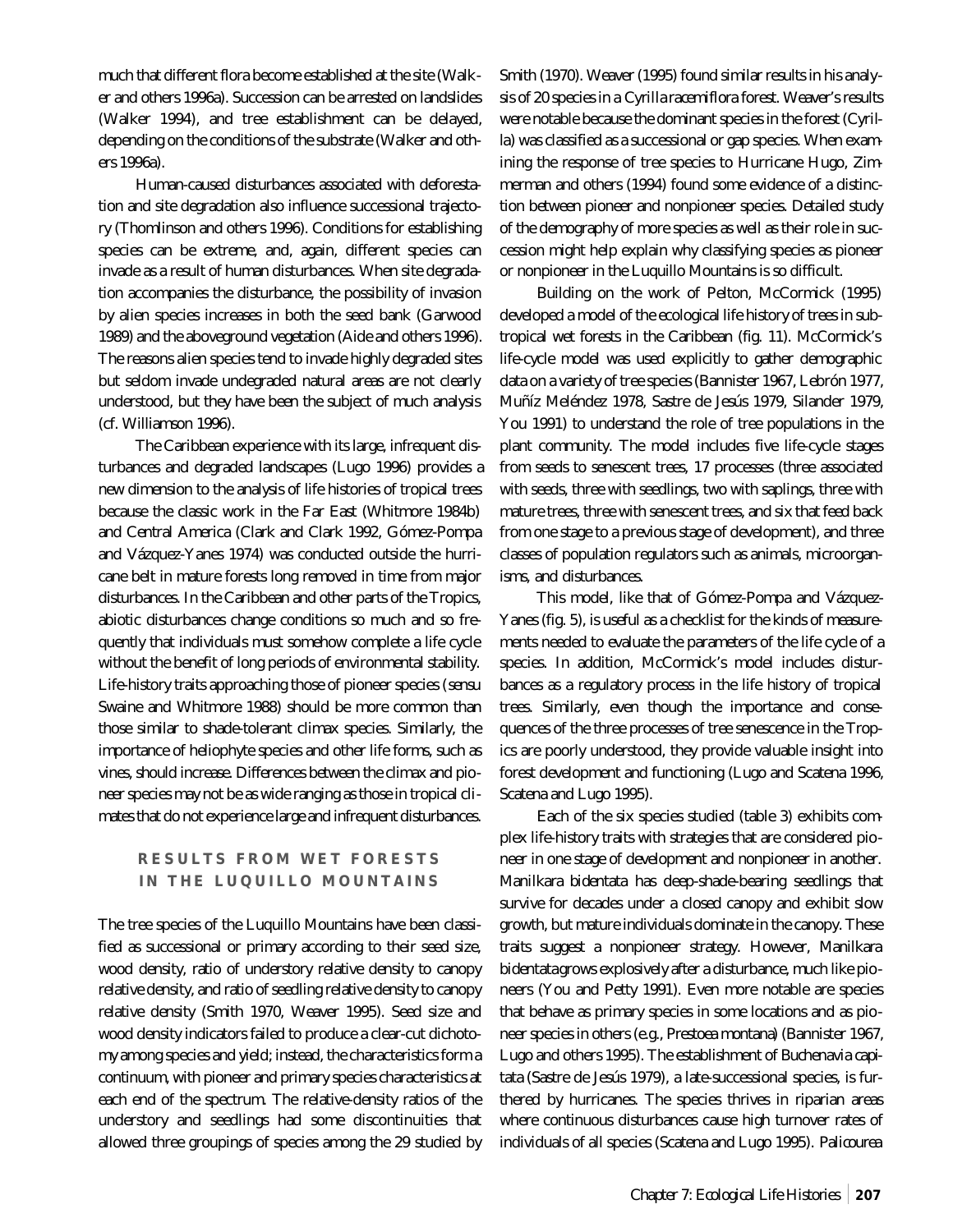# **Table 3** Summary of Ecological Life Cycles of Six Tree Species in the Luquillo Experimental Forest

|                    | Cecropia<br>peltata                                                                                                                                                                                   | Prestoea<br>montana                                                                                                                                                                | Buchenavia<br>capitata                                                                                               | Palicourea<br>riparia                                                                                                               | Inga<br>vera                                                                                                                                                                     | Manilkara<br>bidentata                                                                                                      |
|--------------------|-------------------------------------------------------------------------------------------------------------------------------------------------------------------------------------------------------|------------------------------------------------------------------------------------------------------------------------------------------------------------------------------------|----------------------------------------------------------------------------------------------------------------------|-------------------------------------------------------------------------------------------------------------------------------------|----------------------------------------------------------------------------------------------------------------------------------------------------------------------------------|-----------------------------------------------------------------------------------------------------------------------------|
| <b>Stages</b>      |                                                                                                                                                                                                       |                                                                                                                                                                                    |                                                                                                                      |                                                                                                                                     |                                                                                                                                                                                  |                                                                                                                             |
| <b>Seed</b>        | Numerous (6.7 x<br>$106$ per individ -<br>ual), small (2 mm<br>length), long via-<br>bility $(2 \text{ to } 6 \text{ mo.})$ .<br>Germination<br>favored by forest<br>disturbance (76%<br>$vs. 0.3\%)$ | Large (fruit<br>approx. 1 cm, wt<br>0.07 g), numerous<br>(mean = $1.4/m^2$ )<br>throughout for -<br>est). Short viabili-<br>ty. Long matura-<br>tion $(>3$ mo).<br>High predation. | Large fruit, high<br>production (22.4)<br>$x 10^6$ /ha/yr), but<br>high predation<br>$( >20\%$ eaten by<br>rodents). | Prolonged dor-<br>mancy and viabil-<br>ity.                                                                                         | Large, few sur-<br>vivors, and poorly<br>dispersed. Poor<br>viability (1 week<br>of "dry days" $=$<br>no germination).                                                           | Large and few<br>$(0.3/m^2)$ ; no dor-<br>mancy.                                                                            |
| <b>Seedling</b>    | High survival in<br>gaps (80% vs.<br>closed forest<br>$0\%$ ). Rapid<br>height growth.                                                                                                                | <b>Relatively long-</b><br>lived (3 x longer<br>than mean for all<br>species). Slow<br>growth (mean<br>height growth $=$<br>$0.1$ mm/mo in<br>forest.                              | <b>High mortality</b><br>$(86\%)$ .                                                                                  | Acclimate quickly<br>to new light con-<br>ditions.                                                                                  | Shade adapted<br>but respond to<br>increased light.<br>Sixfold increase<br>growth in gaps.                                                                                       | Very long lived<br>$(35 \text{ to } 50 \text{ yr})$ ,<br>shade adapted,<br>and strong (sur-<br>vive burial by lit-<br>ter). |
| Juvenile           | Rapid growth in<br>gaps (max. 2.2)<br>m/yr height and<br>3.0 cm/yr diame-<br>ter.                                                                                                                     | <b>High mortality</b><br>(sapling survival<br>is no greater<br>than seedling).                                                                                                     | <b>High survival to</b><br>maturity (59%).                                                                           | Shade adapted.                                                                                                                      | Growth is light<br>limited. High<br>mortality (>99%<br>from seedling to<br>juvenile).                                                                                            | Low mortality.<br>Very shade toler-<br>ant.                                                                                 |
| Mature tree        | <b>Growth shifts</b><br>more to radial<br>$increase (mean =$<br>$0.6$ cm/yr, max. =<br>1.5 cm/yr. Short-<br>lived $(30 \text{ yr}).$                                                                  | Intermediate life<br>span (mean 61<br>yr). Intermediate<br>reproductive<br>maturity (25 yr).<br>Long time to<br>reach canopy (50<br>yr).                                           | <b>Apparent high</b><br>survival (87%)<br>once trees reach<br>subcanopy (10 m<br>or more, 30 to 50<br>yr).           | Reproductive<br>maturity within<br>2.5 yr.                                                                                          | Early senescence<br>$(35 \text{ yr})$ .                                                                                                                                          | Long lived: 50 yr<br>to canopy $>100$ yr<br>life span.                                                                      |
| <b>Process</b>     |                                                                                                                                                                                                       |                                                                                                                                                                                    |                                                                                                                      |                                                                                                                                     |                                                                                                                                                                                  |                                                                                                                             |
| <b>Germination</b> | Requires light or<br>disturbance (76%<br>in gaps, 0.3 in<br>closed forest).                                                                                                                           | Intermediate suc-<br>cess (53%). Slow<br>(3 to 6 mo).                                                                                                                              | During dry sea-<br>son, mesocarp<br>removal requires<br>45 days.                                                     | Very low and lim-<br>ited by light<br>(14% in gaps vs.<br>6% in forest).                                                            | Initially high<br>$(83%)$ but dimin-<br>ishes rapidly<br>(20% after 3 mo).<br>Restricted to gaps.                                                                                | No dormancy,<br>42% germination<br>of viable seed.                                                                          |
| Growth             | <b>Explosive</b> (trees<br>$\geq$ 2 m/yr). Reach<br>canopy $<$ 10 yr.                                                                                                                                 | Shade-adapted,<br>light- limited (10-<br>fold greater in<br>light, 10-fold<br>greater growth).                                                                                     | Light limited.<br>Seedling growth<br>$3.7$ cm/mo in<br>gaps vs. 0.7<br>cm/mo in closed<br>forest.                    | Rapid and<br>extreme response<br>to light. High<br>photosynthetic<br>rates but low<br>quantum yield.                                | Light limited.                                                                                                                                                                   | Shade adapted.<br>Seedling growth<br>>40-fold in gaps<br>vs. forest.                                                        |
| Reproduction       | Prolific $(>10^6$<br>seeds/yr/ tree).<br>Wind pollinated.<br>Early maturity<br>$(<4 \text{ yr}).$                                                                                                     | Bee and fly polli-<br>nation. High seed<br>production<br>$($ >5000/individ-<br>$ual/yr$ ).                                                                                         | Prolific seed pro-<br>duction<br>$(448,000/\text{tree/yr}).$<br>Wind damage to<br>flowers.                           | <b>Pollination by</b><br>bees and hum-<br>mingbirds. Light-<br>limited $(95\%$<br>fewer seeds pro-<br>duced in forest<br>vs. gaps). | Vivipary results in<br>high seed loss to<br>predators. Prolif-<br>ic flowering but<br>few seeds (one<br>seed per 255<br>flowers). Damage<br>by pollinators.<br>Very inefficient. | Late maturation.<br>Bee pollination.<br>Few seeds/fruit.<br>Few seeds pro-<br>duced.                                        |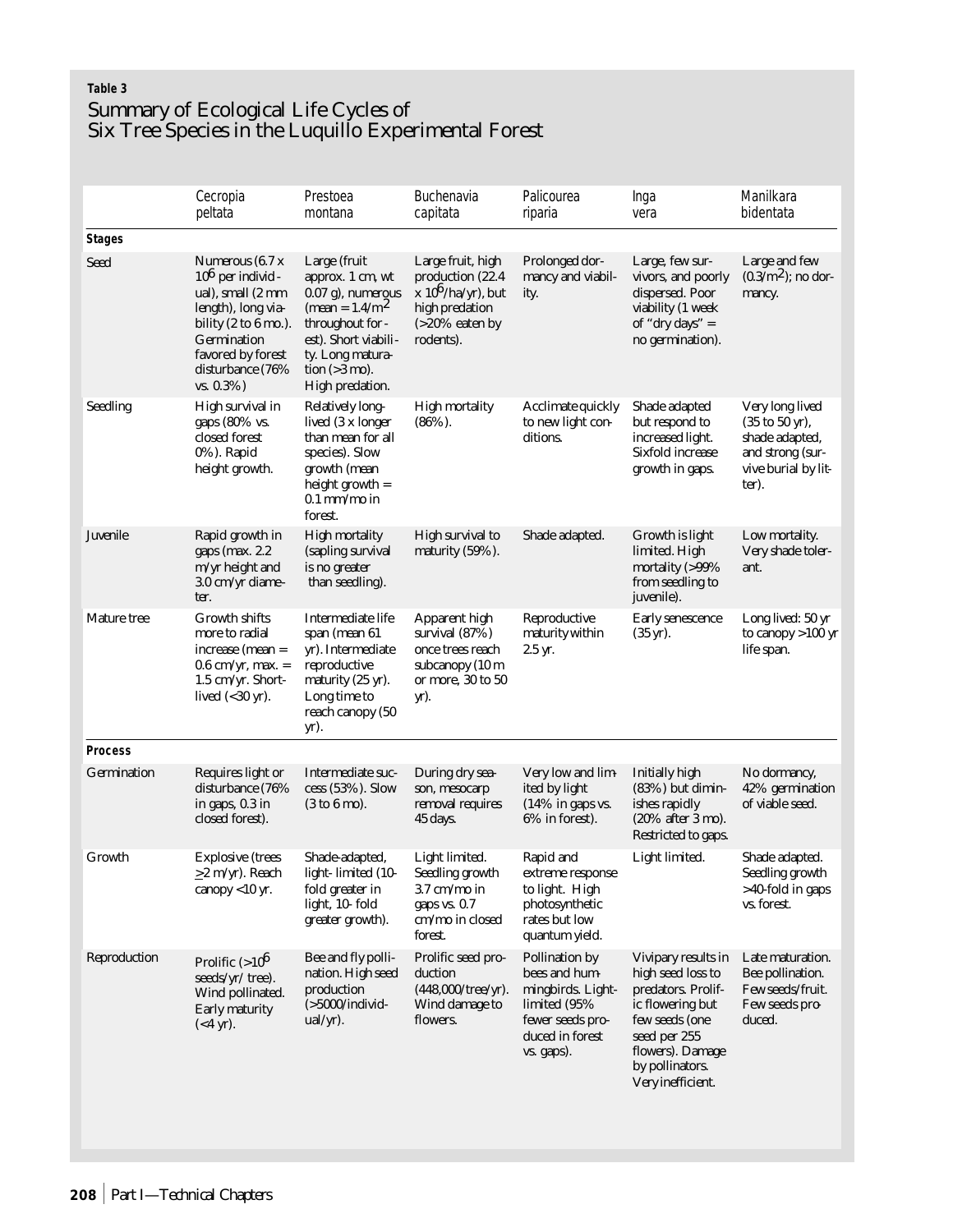#### **Table 3 (continued)**

|                                     | Cecropia<br>peltata                                                                       | Prestoea<br>montana                                                                                                                            | Buchenavia<br>capitata                                                                                   | Palicourea<br>riparia                                          | Inga<br>vera                                                                                                             | Manilkara<br>bidentata                                                                                                                                                                                           |
|-------------------------------------|-------------------------------------------------------------------------------------------|------------------------------------------------------------------------------------------------------------------------------------------------|----------------------------------------------------------------------------------------------------------|----------------------------------------------------------------|--------------------------------------------------------------------------------------------------------------------------|------------------------------------------------------------------------------------------------------------------------------------------------------------------------------------------------------------------|
| <b>Dispersal</b>                    | <b>Widely in forest</b><br>(mean $300/m^2$<br>throughout for-<br>est). Birds and<br>bats. | Poor; birds and<br>rats (density<br>under parent tree<br>$5.5 \text{m}^2$ vs. $1.4 \text{m}^2$<br>throughout for -<br>est).                    | Nearly nonexist-<br>ent $(5.2 \text{ seeds/m}^2)$<br>under parent tree<br>vs. $0.6/m^2$ in for -<br>est. | Birds, well-dis-<br>persed.                                    | Birds, rodents,<br>and water. Very<br>poor. No seed in<br>forest except<br>under parent tree.                            | <b>Bat-dispersed</b><br>seed (95% of<br>eventual<br>seedlings). High<br>mortality under<br>parent (70% over<br>3 yr).                                                                                            |
| <b>Survival</b>                     | Short-lived (30<br>yr). Gaps only.                                                        | Intermediate life<br>span (mean $61.1$<br>yr). Seed to<br>seedling 53%.<br>Seedling to juve-<br>nile 32%. Seed to<br>mature tree<br>$0.05\%$ . | Furthered by hur-<br>ricanes.                                                                            | <b>Light limited</b><br>$(77\%$ in gaps vs.<br>53% in forest). | Seed and seedling<br>survival very<br>poor.                                                                              | Long-term<br>seedling survival<br>$>35$ yr. High<br>post-hurricane<br>survival of<br>seedlings pro-<br>vides recruitment<br>to tree size class.                                                                  |
| Phenology                           | Flower all year.<br>Max. Jan. to Mar.<br>Dry season.                                      | Flower all year.<br>Max. June to<br>Sept. Max. fruit<br>Oct. to Jan.                                                                           | <b>Flowering at leaf</b><br>fall during dry<br>season.                                                   | <b>Reproduction all</b><br>year but not pro-<br>lific.         | Max. fruit Mar.-<br>June.                                                                                                | <b>Extremely spo-</b><br>radic flowering,<br>tree to tree.<br>branch to branch.                                                                                                                                  |
| Special<br><b>Adaptations</b>       | Rapid growth.<br>High reproduc-<br>tion. Good dis-<br>persal.                             | Prop. roots,<br>shade-adapted.                                                                                                                 | <b>Pollination bene-</b><br>fits from leaf fall.<br><b>Excellent</b> wood<br>quality.                    | Reversible accli-<br>mation to light.<br>No ecotypes.          | Vivipary and pol-<br>lination very inef-<br>ficient. Suspect<br>loss of original<br>pollinators and<br>dispersal species | Bat dispersal to<br>favorable sites.<br>Long-lived<br>seedlings and<br>acclimation to<br>increased light<br>contribute to hur-<br>ricane resistance.<br><b>Benefits from</b><br>hurricanes and<br>bat dispersal. |
| <b>Habitat</b><br><b>Preference</b> | Obligate gaps.                                                                            | Boulder fields,<br>ravines.                                                                                                                    | <b>Throughout</b><br>forest.                                                                             | Gaps.                                                          | Mesic sites.                                                                                                             | Excellent wood.<br>Mesic plateaus<br>and slopes.                                                                                                                                                                 |

*riparia* (Lebrón 1977) is a gap species that thrives after hurricanes and other disturbances, such as exposure to ionizing radiation, but grows as a small tree under the canopy of the mature forest. *Palicourea* reaches reproductive maturity in 2.5 years. *Inga vera* is a nitrogen fixer with vivipary, gap dependency in its early stages of regeneration and shade tolerance in the seedling stage (Muñíz Meléndez 1978). *Cecropia peltata* (now *C. schreberiana*) is a typical pioneer species throughout moist and wet forests in Puerto Rico (Silander 1979), but not in rain or floodplain forests or in pastures (Aide and others 1996, Frangi and Lugo 1998, Walker and others 1996b).

The following short summaries of the life-history traits of two species in the wet forests of the Luquillo Mountains illustrate some of the previous generalizations, show the complexity of life-history strategies, and highlight characteristics that could be construed as responses to a high-disturbance regime. The canopy tree *Manilkara bidentata* is considered a primary forest species based on its shade tolerance in the seedling stage, slow growth inside the forest canopy, high-density wood, large seeds, and few seeds (You 1991, table 2). Seeds have a short period of viability and no dormancy mechanism. Seedlings of this species are large, woody, and can live >40 years in the forest understory. Mature trees are also long lived. Saplings are shade tolerant, have a low mortality rate, and are considered the critical point of the life cycle (You 1991, You and Petty 1991). In spite of these characteristics, transplanted seedlings can grow up to 24 times faster in tree fall gaps than they grow in the shade (You 1991).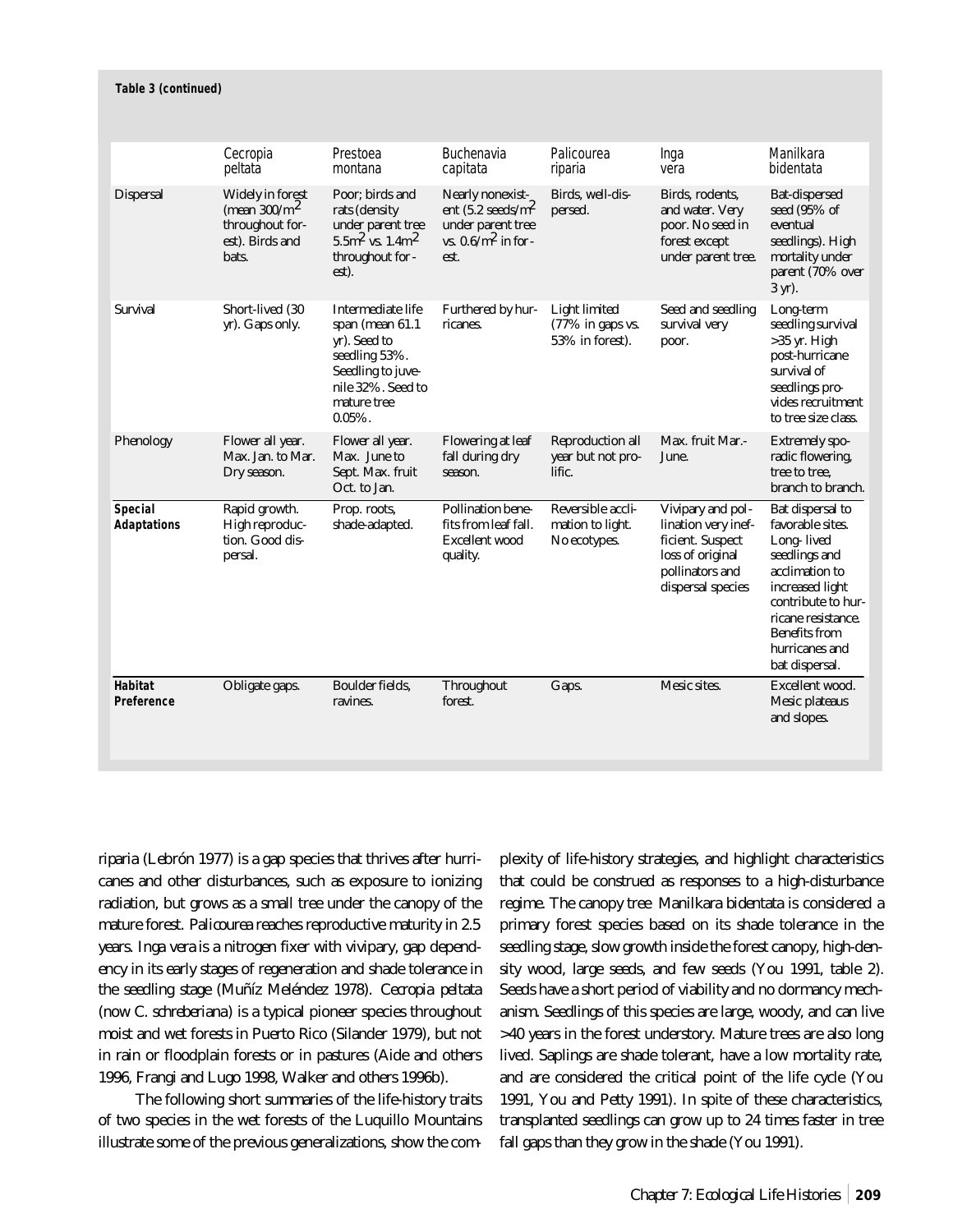# **Table 4** Effects of Hurricane Hugo on the Life Cycle of *Manilkara bidentata*, a Primary Forest Tree Species

|                                   | From young to old seedling |                | From old seedling to sapling |                |  |
|-----------------------------------|----------------------------|----------------|------------------------------|----------------|--|
| Parameter                         | Pre-hurricane              | Post-hurricane | Pre-hurricane                | Post-hurricane |  |
| Recruitment cost <sup>a</sup>     | 168.3                      | 7.5            | 4.U                          | 0.3            |  |
| <b>Transition period (months)</b> | 140                        | 28             | 292                          | 16             |  |

<sup>a</sup>Number dead/number recruited to next size class.

Source: You and Petty (1991); data from El Verde.

Hurricane Hugo caused a pulse in the mortality of large *Manilkara* trees (4 percent), young seedlings (61 percent), and old seedlings (30 percent) (You and Petty 1991). Mortality below the canopy was the result of crushing by wood fall and burial by litter. No flowers, fruits, or seeds were found for 9 months after the hurricane. As a result, new recruitment was expected to be delayed for at least 2 years after the hurricane. Those individuals that survived the hurricane, however, adjusted to new light conditions, grew faster, and moved into larger size classes with greater efficiency in less time than before the hurricane (table 4). Given the low mortality of the advanced life stages in this species, the hurricane actually increased the presence of *Manilkara bidentata* in the forest. Hurricane disturbance also boosted the number of saplings in the forest to higher values than before the hurricane. The result was that a single hurricane was sufficient to overcome both its own instantaneous effects and those of past selective logging on the populations. To take advantage of this disturbance event, the individuals involved changed from deep-shade tolerance to a strong, sun-adapted growth pattern, which required discarding old leaves and forming new ones (You and Petty 1991).

*Dacryodes excelsa* (tabonuco) is another primary forest species (Smith 1970). Its seedlings are shade adapted and incapable of adjusting to full sunlight (Lugo 1970). The seedlings depend on mychorrhizae for their establishment (Guzmán Grajales and Walker 1991) and respond positively to the presence of litter on the ground and negatively to its absence. During the 1960's and 1970's, finding saplings and poles of the species was difficult when the forest canopy at El Verde was closed and the forest was in an apparent steady state (Lugo and others 2000; Odum 1970). Many fruit crops were sterile year after year. Periodically, however, large seedling explosions occurred, with average seedling densities of 481 per ha (Lugo 1970). Seedlings were more common in ridges where densities reached 8,776 per ha  $\pm$ 1,240 in high years and 728 per ha  $\pm$ 307 in low years. In valleys, seedling densities reached  $4,304$  per ha  $+1010$ 

in good years and 2,334 per ha +118 in low years (Lugo 1970). Without significant disturbances, tabonuco seedling populations have a half-life of 6 months and their growth is limited to increasing leaf numbers and some stem thickening (Lugo 1970). With canopy opening by Hurricane Hugo and closure 5 years later, seedlings, saplings, and poles became common (fig. 10b), although the peak densities lagged the hurricane by 4 years. In contrast, the pioneer *Cecropia peltata* peaked in seedling density less than 1 year after the hurricane (fig. 10b).

Seedlings of *Dacryodes excelsa* had more and larger leaves than before the hurricane, and height growth was explosive (authors' personal observations). We estimate that for the *Dacryodes excelsa* population at El Verde, seedling explosions occur at about 60-year intervals after major hurricanes. In the regeneration strategy of *Dacryodes excelsa*, seedlings are constantly turning over until a hurricane event creates the conditions under which a particular seedling crop will successfully reach the canopy, while in the *Manilkara bidentata* strategy seedlings survive the interhurricane interval in the forest as advanced regeneration.

Seedling populations of *Dacryodes excelsa* tend to concentrate on ridges (Lugo 1970) where adults dominate and form tree unions by interconnecting all individuals through root grafts (Basnet and others 1993). These tree unions effectively exclude competitors from these locations, which have the best aerated soils in the forest (Silver and others 1999). Tree unions provide effective resistance to wind storms because trees on ridges survive the highest winds observed in Puerto Rico (Basnet and others 1992, Scatena and Lugo 1995, Wadsworth and Englerth 1959). Another mechanism of wind tolerance is the disposal of branches during the storm, followed by vigorous resprouting after the event (Zimmerman and others 1994). As a result, many species in the tabonuco forest have low ratios of canopy area to stem area (Pérez 1970). Because the root connections of the tree union allow materials to interchange among trees, suppressed and dead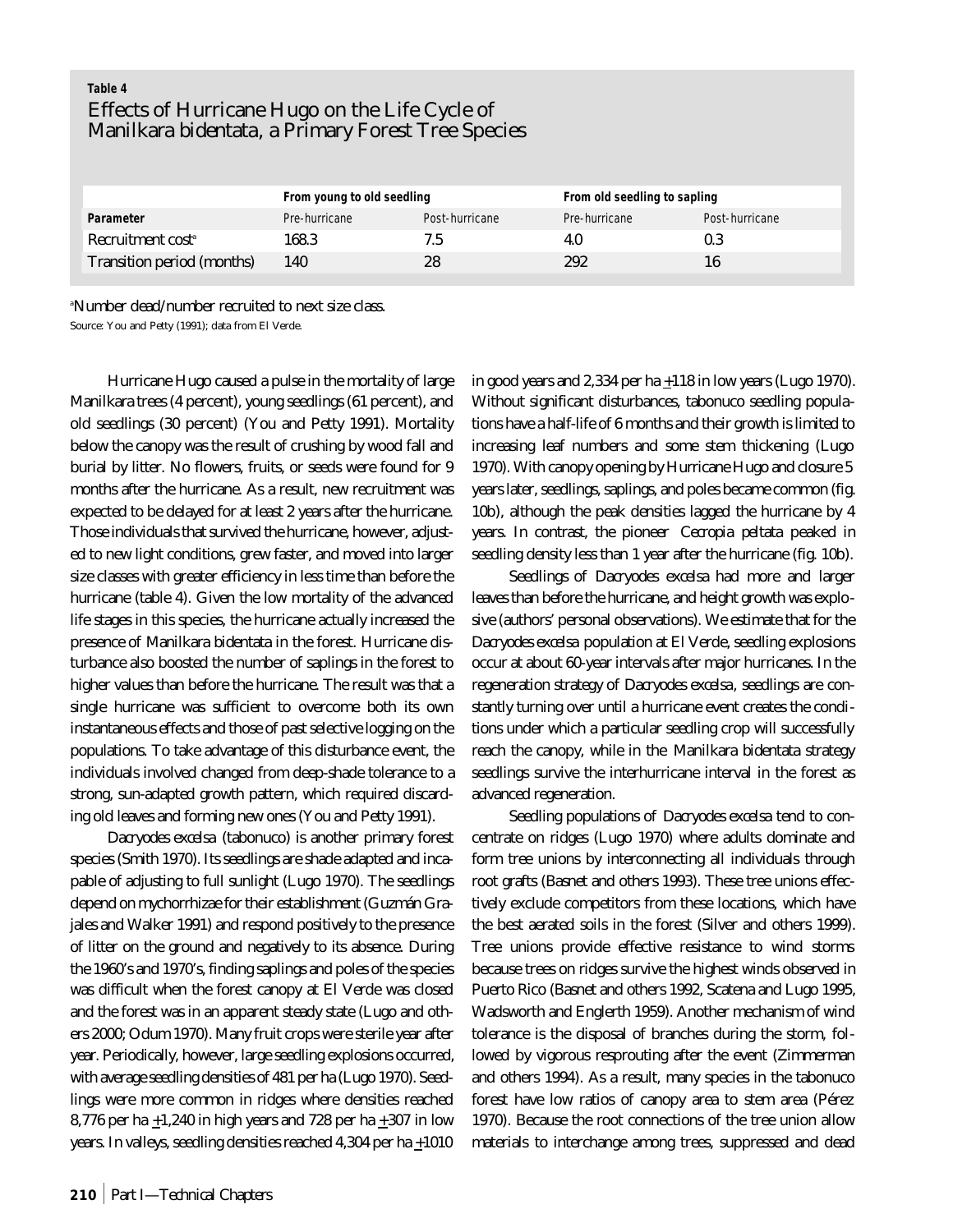trees and stumps resprout after the disturbance event (Basnet and others 1992, 1993; Scatena and Lugo 1995). This resprouting assures that the tree union will continue to exert dominance over ridge sites regardless of the fate of particular individuals within the union.

After hurricanes in Nicaragua and Puerto Rico, many species resprouted new branches from delimbed trunks within a few months of the disturbance, and this was an important component of post-hurricane recovery (Yih and others 1991, Zimmerman and others 1994). Yih and others (1991) called this resprouting direct regeneration, and Zimmerman and others (1994) showed how it was tied to plant life histories. Trees showed clear tradeoffs in hurricane damage and recovery. Many species had low mortality in the hurricane, lost many branches, and resprouted at high frequency after the hurricane. Pioneers suffered high mortality (30 to 60 percent of the trees >10 cm d.b.h.) due to high frequencies of broken stems; survivors exhibited low frequencies of sprouting. These frequencies, summarized using principal components analysis, suggested that the responses of pioneers were separate from those of the remaining nonpioneers. The primary differences, reflecting the tradeoffs mentioned above, fell along the first principal axis. This axis correlated with an index of shade tolerance for these same species, developed from data in Smith (1970), which indicates a connection between seedling and adult life-history traits.

# **RESULTS FROM LANDSLIDES IN THE LUQUILLO MOUNTAINS**

Landslides expose large areas of mineral soil, depositing the organic surface soil at the bottom of the landslide. These two regions of the landslide often have differing successional trajectories because of different nutrient availability (Walker and others 1996a). Fetcher and others (1996) studied the growth and physiological responses of two pioneer and two nonpioneer species to fertilization in the exposed mineral soils of a landslide. The two nonpioneer species (*Manilkara bidentata* and *Palicourea riparia*) (table 2) responded to increased phosphorus availability but not to increased nitrogen, but the two pioneer species (*Cecropia schreberiana* and *Phytolacca rivinoides*) responded to both phosphorus and nitrogen. Pioneer species appear to be highly nutrient demanding, which might help explain why they do not successfully invade degraded sites. Landslides also pose conditions–hot and organic matterfree substrates with little soil structure–that are extreme for tree seed germination, but benefit from the establishment of ferns and other herbaceous species. These latter species can dominate the site for long periods while soils rehabilitate, resulting in periods of arrested succession (Walker 1994).

# **RESULTS FROM RAIN FORESTS IN THE LUQUILLO MOUNTAINS**

In elfin and *Cyrilla* forests in the subtropical rain forest and subtropical lower montane rain forest life zones, excessive moisture and poor dispersal conditions create difficulties for plant regeneration (Brown and others 1983). Cloning, a regeneration strategy observed under these conditions, is seen in *Tabebuia rigida* at high elevations in the Luquillo Mountains. After observing a plane-crash scar in an elfin forest for 23 years, Weaver (1990b) suggested that these forests lacked pioneer tree species. The grasses that invaded the site were slowly being replaced by the previously common tree species without an intervening stage of highly abundant pioneer trees. Walker and others (1996b) found evidence to support the hypothesis that pioneer species do not grow in the elfin forest. After Hurricane Hugo, fertilized plots in low-elevation forests were dominated by *Cecropia schreberiana,* but the only species available to respond to increased nutrient availability in the hurricanedamaged elfin forest were grasses, which grew in great abundance. No pioneer tree species invaded after the hurricane. Lugo and Scatena (1995) interpreted this as allogenic autosuccession resulting from the wetland conditions of forests, such as elfin, palm, *Cyrilla*, and mangroves. Under these wetland conditions, species like *Prestoea montana, Tabebuia rigida, Cyrilla racemiflora,* and *Rhizophora mangle* can be interpreted as successional or climax species depending on where they grow (Lugo 1980, Lugo and others 1995, Weaver 1995).

# **RESULTS FROM DRY FORESTS IN PUERTO RICO AND CENTRAL AMERICA**

Dry forest plants face conditions that are very different from those in moist, wet, and rain forests. In dry forests, plants do not appear to compete for light, but they must secure a reliable water supply under conditions of high air temperature, high atmospheric saturation deficit, and irregular and low amounts of rainfall. Seedling establishment and tree growth under these conditions require life-history strategies different from those that are successful in moist to rain forests (Bullock 1995; Castilleja 1991; Gerhardt 1994; Lugo and others 1978; Medina, in press; Molina Colón 1998; Murphy and Lugo 1986a, 1986b; Murphy and others 1995). The concentration of sap in dry forest species, which is high compared to that of species from moist to rain forests, tends to increase with aridity (Medina 1995). This concentration allows dry-forest trees to secure water from soils with low water content. Succulent tree species like *Clusia* sp. maintain lower osmotic pressures in their sap and survive dry forest conditions by storing water and con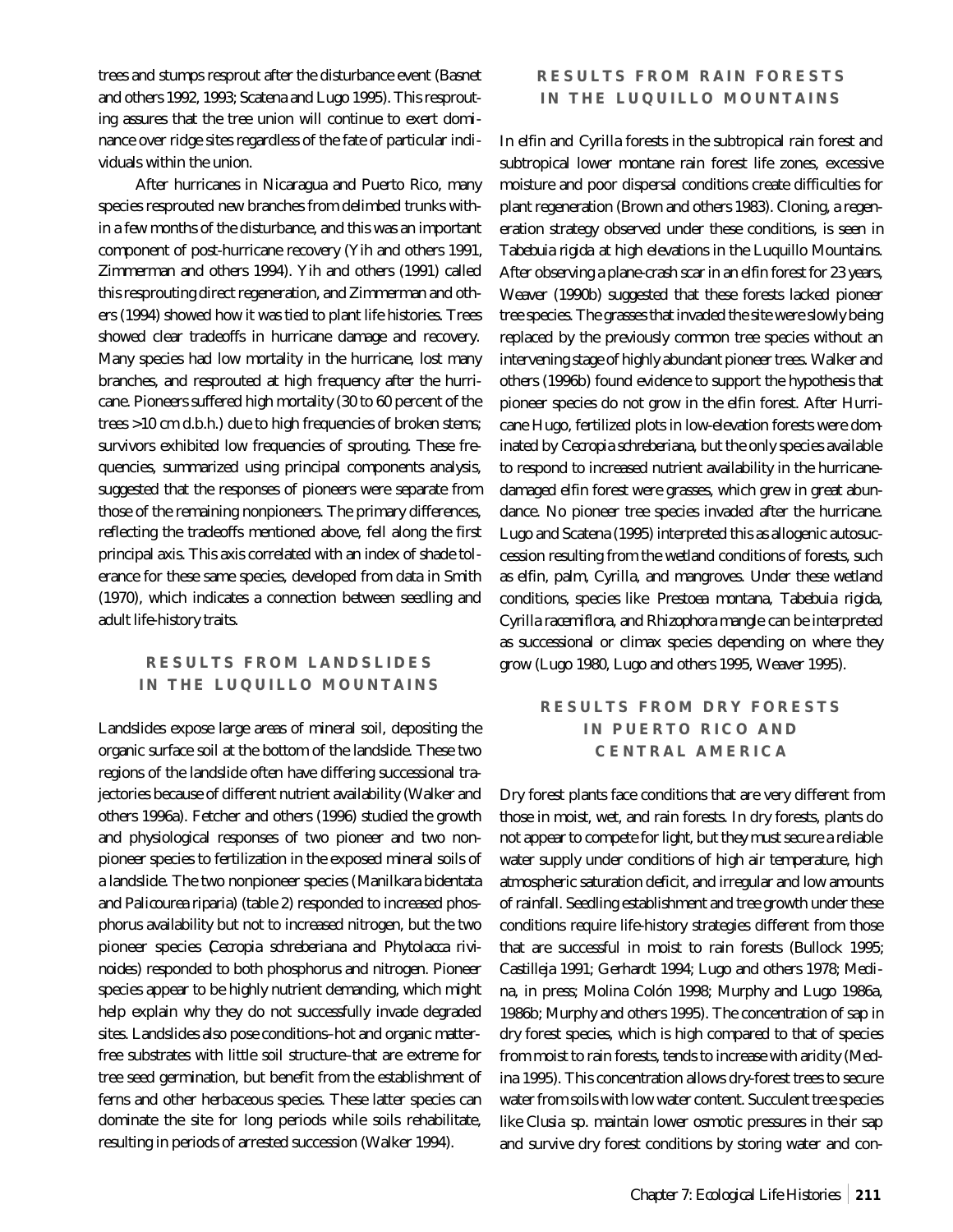ducting crassulacean acid metabolism (CAM) (Medina 1995). Bullock (1995) noted that, contrary to the situation in wetter forests, trunk size is a mediocre predictor of reproduction in dry forests. He also suggested that greater density of individuals may favor outcrossing in dry forests.

In spite of the water limitation in dry forests, plants there face a highly heterogeneous environment. The basis for environmental heterogeneity rests on edaphic gradients such as soil depth, fertility, and moisture, as well as seasonal variation in most environmental factors including rainfall. Medina (1995) has shown that dry forests harbor more plant life forms than do moist to rain forests. Each of these different life forms has different metabolic strategies (from evergreen to deciduous to succulent), different functional attributes (Ewel and Bigelow 1996), and different life-history characteristics. Unfortunately, this diversity of ecological life histories has not been documented in detail. Molina Colón (1998) classified dry forest species into pioneer or primary based on propagule size, fruiting periods, soil conditions required for germination, shade tolerance, gap size preferences, growth rates, and length of vegetative period. With these criteria, she placed *Leucanena leucocephala, Croton astroites, C. rigidus, Guazuma ulmifolia,* and *Lantana arida* as pioneer species, and *Bursera simaruba, Bucida buceras, Machaonia portoricensis,* and *Eugenia fortida* as primary species.

Seeds in the Guánica Forest, Puerto Rico, are dispersed primarily by birds and ants and germinate only when adequate moisture is available (Castilleja 1991). The seed bank is low in number of seeds and species represented (Castilleja 1991, Molina Colón 1998, Murphy and others 1995). Seedlings are uncommon on the forest floor and limited to shaded sites. Seedling recruitment is an infrequent event and most trees can coppice by either roots or stems (Dunevitz 1985, Dunphy 1996, Ewel 1971, Molina Colón 1998, Murphy and others 1995). Most lifehistory events in the Guánica Forest (such as flowering, fruiting, leaf fall, leaf growth, tree growth, and seed germination) are synchronized with the cycles of rain and drought (Murphy and Lugo 1986a, 1986b; Murphy and others 1995). However, because access to water differs in these areas, some trees may have a complete complement of green foliage, flower in the midst of extended drought, and be completely deciduous.

Castilleja (1991) compared the seeds from the Guánica Forest with those from Luquillo (dry vs. wet forest) and found that dry-forest seeds tend to be remarkably small. Although fruiting seasons occur, they do not appear to be timed as a moisture avoidance mechanism, as they are in Costa Rica (Frankie and others 1974). Seeds are dispersed by birds year round, which represents a positive adjustment to highly variable rain. In other tropical dry forests, seeds are predominantly wind dispersed (Frankie and others 1974). Seeds in Guánica Forest have impermeable coats and delayed hypogeal germination; they germinate in response to adequate moisture supply. Seedling density varies according to forest cover, increasing in closed-canopy deciduous forests and decreasing toward the cactus scrub. Seedling banks, like seed banks, are sparse and reflect the canopy dominants. Seedling recruitment is very infrequent and responds to moisture availability. One species, *Bursera simaruba*, showed higher recruitment rates and growth rates when emerging from crevices on exposed limestone; it grew faster in exposed areas than in shaded locations where other species tended to grow better. Most species in Guánica Forest avoid drought, and both the seedling and seed banks fail to exhibit the abundance and diversity of trees in the overstory (Castilleja 1991, Molina Colón 1998). These findings highlight the importance of resprouting as an important regeneration strategy in this forest (Dunevitz 1985; Dunphy 1996; Ewel 1971; Molina Colón 1998; Murphy and Lugo 1986a, 1986b; Murphy and others 1995).

In dry forests with greater rainfall and deeper soils than in the Guánica Forest, the forest is taller (Murphy and Lugo 1995), and seedlings are larger and represent a more diverse group of species. More moisture, shade, and nutrients are available, which allows for a more diverse set of strategies for seedling establishment and growth. Gerhardt (1994) studied seedling development strategies for four tree species (*Hymenaea courbaril, Swietenia macrophylla, Manilkara chicle,* and *Cedrela odorata*) and found significant differences in their response to light and moisture. Drought was the main cause of mortality, and some species invested in developing deep root systems before elongating. Root competition increased the effect of drought and when it was reduced by trenching, seedling development was improved. Some evergreen cover reduced mortality during the dry season. Thinning the canopy benefited *Hymenaea courbaril* and *Swietenia macrophylla* but lowered the survival of *Manilkara chicle* and *Cedrela odorata*. Attaining large seedling size before the onset of the dry season improved the chances of survival. *Hymenaea courbaril* and *Swietenia macrophylla* established well in pastures and young secondary forests. *Manilkara chicle* had low survival in these environments, and *Cedrela odorata* failed in most environments, limiting its recruitment to wet years.

#### **CONCLUDING REMARKS**

Available results suggest notable differences when species from contrasting forest types are compared (i.e dry forests with moist to rain forests, or wetland forests with nonwetland forests) as well as differences of degree between forests with